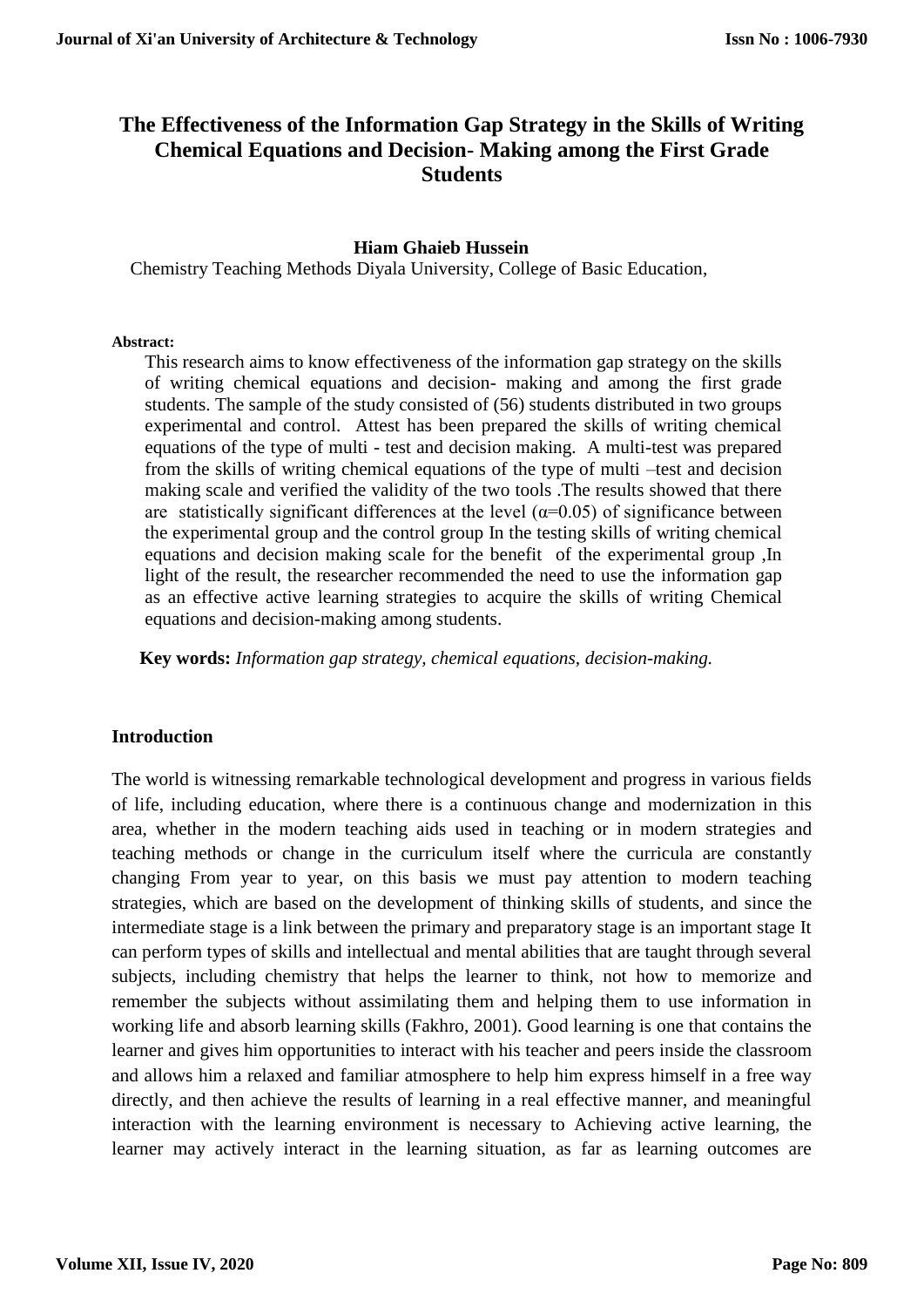effective and effective. The challenge here is how to help learners to shift from silence in front of the teacher to an active situation that requires movement, speaking, reading and writing, and supplementing papers Working, conducting activities, asking questions, summarizing information, organizing and acquiring scientific material effectively (Sharon & Martha, 2001) are thus actively involved in the educational situation and learning better than if they were just recipients of information from the teacher. Chemistry plays a key role in the development of research skills and mental abilities of students, where mental skills include students' knowledge of all elements related to the scientific phenomenon, and know the changes that occur in this phenomenon and identify the elements that cause these changes, which occur in this phenomenon and identify the elements that cause These changes occur, and the relationship between them, and science subjects in general and chemistry in particular, a different material in its teaching from other subjects, as it requires the involvement of students in scientific activities and laboratory experiments (Ambo Saidi and Baloch, 2009) and this is provided by active learning, which appeared as In the last decade of the twentieth century and increased interest by educators with the beginning of the twentyfirst century as one of the contemporary educational and psychological trends in teaching, active learning is one of the contemporary educational and psychological trends in teaching, and active learning is one of the modern trends that advocate the positive role of the learner In the educational position and considered as the focus of the educational process (Abu Haddaf, 2008).

The philosophy of active learning depends on the constructivist theory, which is that the learner builds his knowledge through direct interaction with the learning material and linking it with previous concepts and making changes based on new meanings and it becomes a process of generating renewed knowledge provided that the learner supports what he built dialogues with teachers and peers (Qandil, Active learning is defined as a way of learning and teaching in which students engage in diverse activities that allow them to listen positively, consciously, and properly analyze the subject matter. Learning (HE et al., 2006) is also defined as a way for students to engage in different classroom activities rather than as a passive individual who receives information from others. Active learning encourages student participation in group interaction and allows them to use multiple thinking skills (Mathews, 2006,) It is clear from the previous definitions that active learning depends on the positive interaction between the components of the educational process (teacher, student, and educational content) and the student is vital and self-reliant learns through research and investigation and gather information and ask questions and discuss with his colleagues Inches Taha that requires thinking and meditation and under the guidance of the teacher who guides and guides him instead of indoctrination.

The importance of active learning in the development of positive attitudes towards the teaching material and increase interaction within the classroom between the teacher and students on the one hand and the students themselves on the other, and the acquisition of skills in addition to increasing the interest of students and arouse their attention for a longer time because of their preoccupation with and interaction with activities (Sherbini and Effat,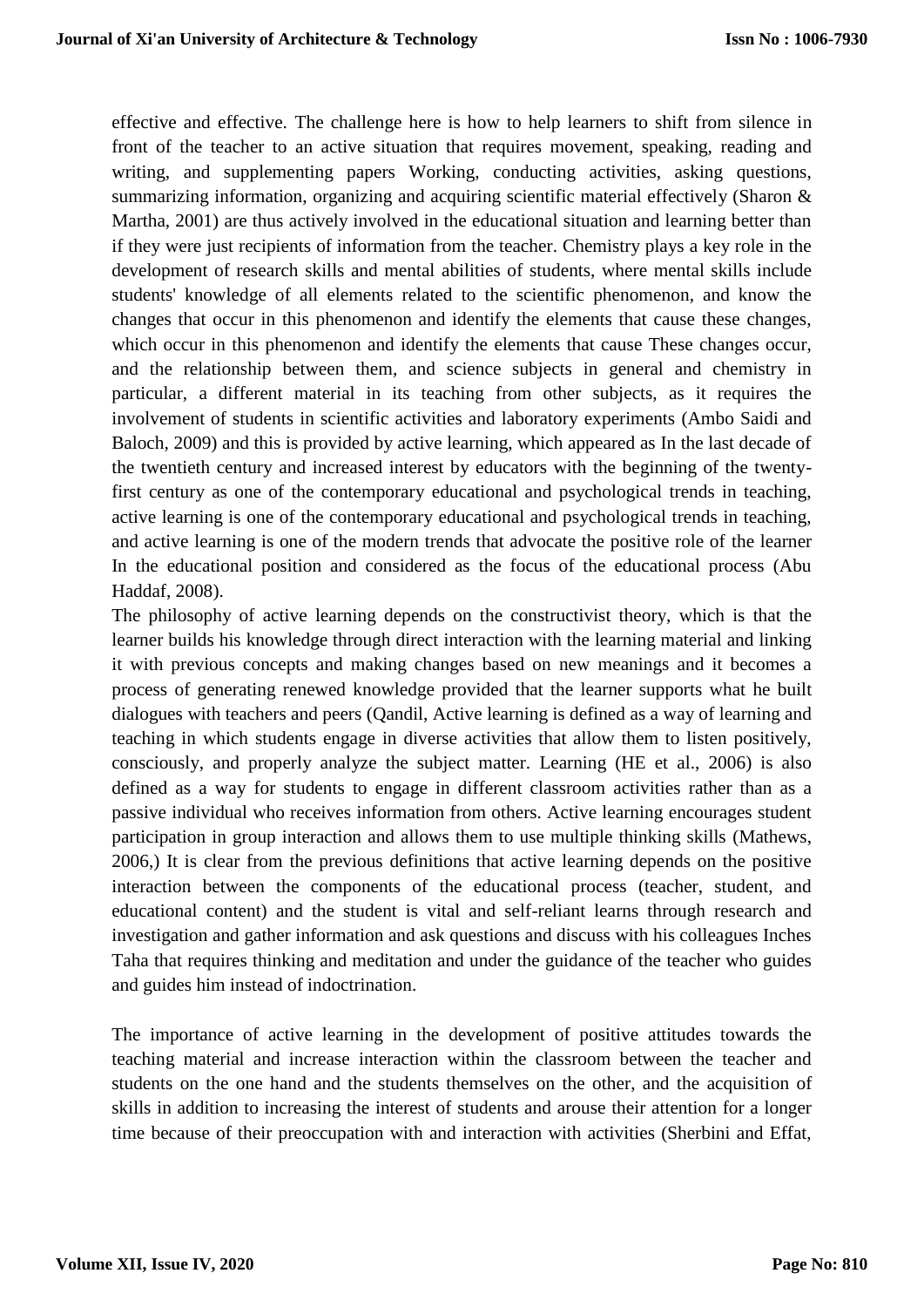2011) Active learning is characterized by a number of advantages, including giving the learner the ability to analyze situations and solve problems that face him. It also increases the process of retaining and transmitting new information and their ability to learn without assistance, and enhance their self-confidence and self-reliance. A mentor is a mentor facilitator to learn it does not control the educational situation, but manages the educational situation smart management through his skills in the task of asking questions and the management of discussions and design exciting educational attitudes exciting, while the learner must be an active participant in the educational process where learners do several activities related to This is because active learning is what requires learners to use higher thinking tasks (Haidar, 2000). Many studies and research have confirmed interest in learning. Active and strategies as a study Aloul (2012), studying al-Zaidi (2010), study blond (2017) which demonstrated the effectiveness of active learning in increasing academic achievement and the development of various skills in many subjects, including science.

Active learning has different strategies, including the information gap strategy, the idea of which is based on the principle of integration among learners. Students are divided into groups, either bilaterally or quadruple, collaborating with each other and completing the information. This is based on hiding part of the information in a group of students and showing it to the students, in order to solve the entire activity (Jones, 1995). Another set of strategies is effective and useful, providing a space for positive communication between students to get the missing information, and gives the class an atmosphere of enthusiasm, fun and motivation to learn as well as the development of multiple skills such as dialogue, asking questions and linking information. Thinking, guessing, and making sure information increases the motivation for learning, and these strategies follow the following steps:

- The teacher divides the students into two groups (two students) or quadrants (consisting of four students for each group).

- The teacher provides an activity carried out two steps complementary to each other to achieve the goal of learning, a prerequisite in the steps.

- Each student deals with his own activity and works to achieve it.

- After completing the activity, the group members participate in the discussion about the results so that each student will train his colleague.

Results are presented orally or in writing to students (Al-Shammari, 2011)

The researcher noted that chemistry is not studied at this stage in the form of complete and independent courses, but is taught in the form of chapters included in the courses of science, which includes in addition to chemistry classes in physics and biology, and these beginnings in the middle stage mainly should pay attention In order to effectively pave the way for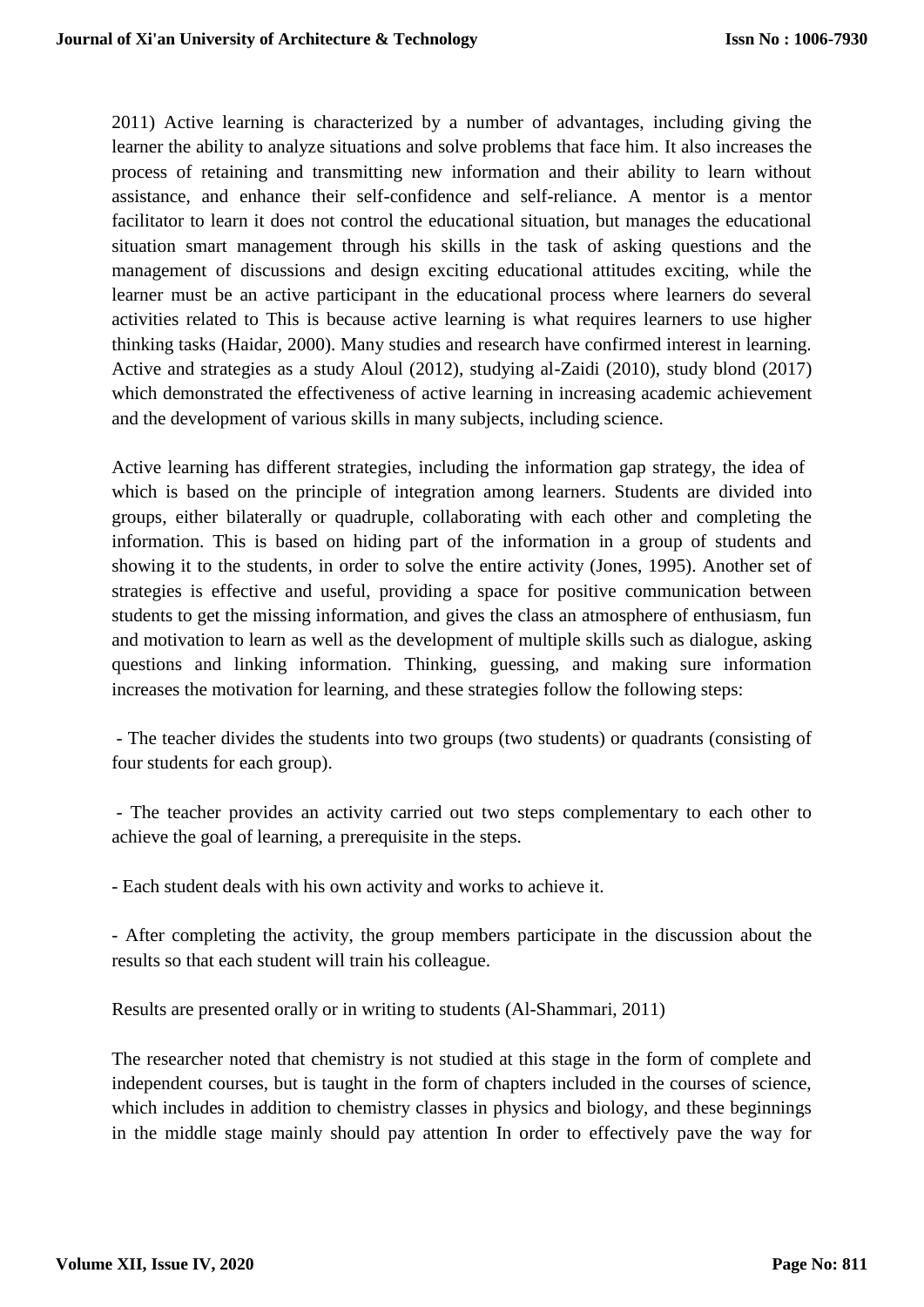students to study more deeply in the later stages of education and it turns out that there is a lack of clarification of the foundations to be taken into account when writing the chemical equation, which may affect the interest of both chemistry teachers and students of the chemical equation and how to write The chemical equation is essential in expressing the chemical reaction which is the base of chemistry science. It is also an ideal way to understand the chemical reaction and thus the students' understanding of chemistry. Through this interaction, chemical bonds are formed between the molecules of the reactants and produce new molecules. The chemical reaction involves a physical relationship between a reactor that produces new components, the products. In chemistry, this reaction is expressed in an equation in which the reactions are written verbally or symbolically from the left side while the It comes verbally or symbolically from the right end, separated by an equal sign  $(=)$ , a right arrow in non-reflective reactions  $(\rightarrow)$ , or two opposite arrows in reflex reactions. Chemical equation, which describes the reaction with the symbols and chemical formulas of the compounds, describes the conditions under which the reaction takes place and describes the physical state of the reactants and products (Sultan, 2003), where chemical equations are the language of chemistry that is related to expressions of chemistry such as symbols and Chinese. Therefore, chemical equations achieve two objectives: first, to provide the student with one of the important bases that contribute to the study of chemistry and express it properly, and second, to develop the student's ability to continue reading and studying in this science (Islah, 2016).

The chemical equation is defined as a good abbreviated method for expressing a particular reaction or the sum of secondary reactions (Juma and Murad, 2006) .It is also defined as a brief expression describing the chemical reaction in terms of the symbols and chemical formulas of the reactants and the resulting substances (Muhammad et al., 2017). This requires knowledge of the reactants and the resulting substances, the correct symbols of the elements and chemical formulas of the compounds, and the identification of the physical state symbols such as the physical state of gas (g), liquid (L), steel (S) and aqueous solution (aq), taking into account the law of conservation of matter when balancing the equation (Khalil, 2005). ),And The researcher has adopted several steps to teach students how to write the chemical equation and is suitable with beginners in the study of the basics of chemistry, namely:

1. Write the chemical symbol of the element or chemical formula of the compounds in the reactor side (where the oxidative number of each element or atomic group is established to write the correct chemical formulas)

2 - Writing the outputs based on the classification of chemical reactions into four types with giving some simple rules with each type:

A-reaction of the union: It consists of the union of two or more substances (element or compound) to form a new compound such as the reaction of two free elements produces one new compound such as  $A + B \rightarrow AB$ , but if the reaction involves the union of two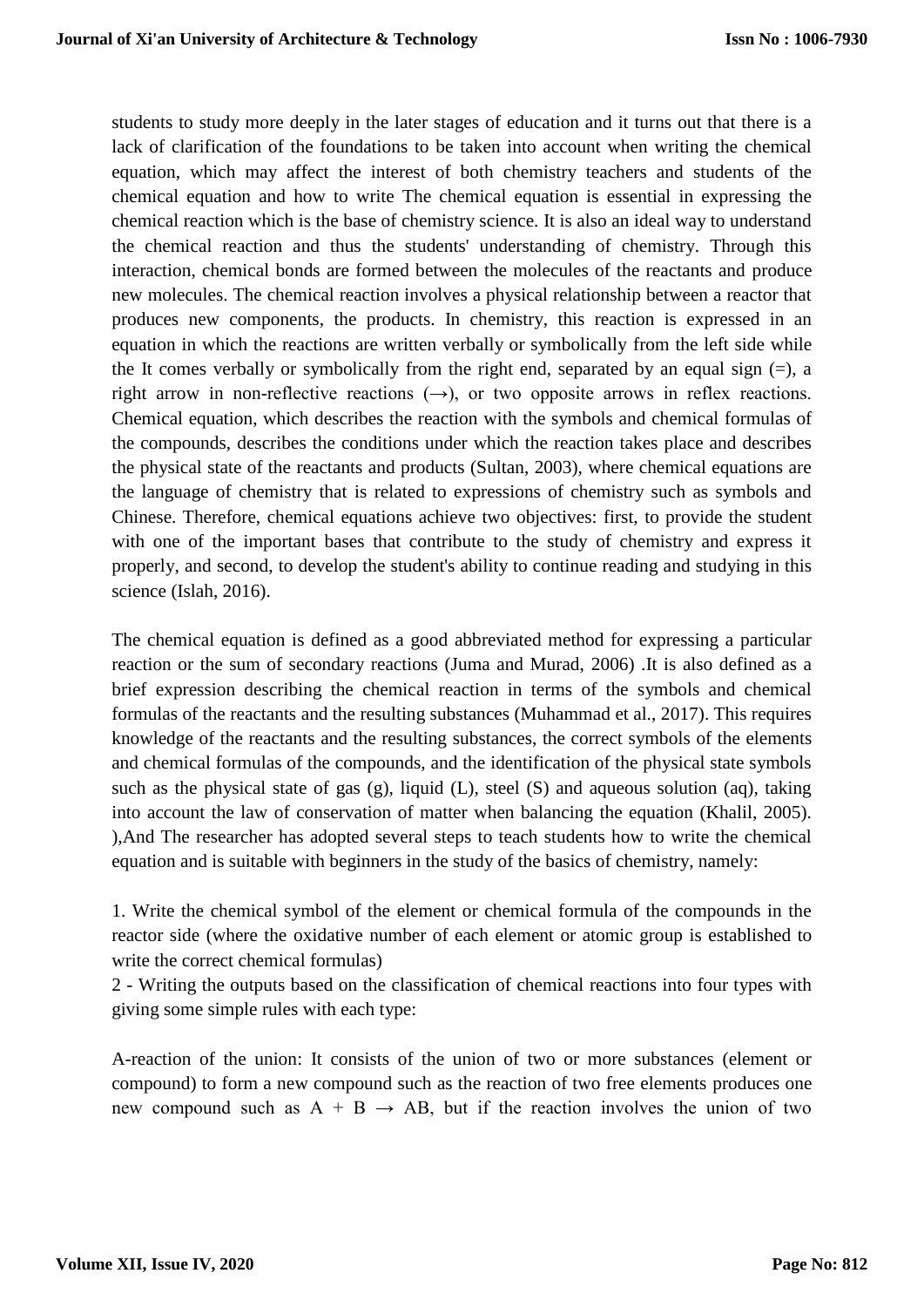components, one simple molecule such as H2O or CO2, the result is the formation One new compound like

 $CaO + H2O (L) \rightarrow Ca (OH) 2 (aq)$ 

B - decomposition reactions (decomposition), which is the opposite of the interactions of the Union in which the compounds of two components to disintegrate into the primary elements (can be maintained roots without disintegration in the interactions of the type of replacement and write each in the side of the outputs and each is fixed on the oxidative number of its own)  $2AgCL \rightarrow 2Ag + CL2$ 

If the disintegrated compound contains more than two elements, it disintegrates to give a number of simple compounds or an element with the compound and the elements that can exist freely. Stable and stable compounds are the expected products of this disintegration (including noble elements H2O, CO2,).

C - Replacement Reactions

- Single substitution: in which an element replaces the place of another element in a compound and the result is a new compound. If the element is a metal or H, it displaces the element with a positive oxidative number from the compound, such as

 $(g) Mg (s) + HCL (aq) \rightarrow MgCL2 (aq) + H2$ 

If the element is halogen (I, Br, F, Cl) it displaces the element with negative oxidation number from the compound such as

 $+ 2H2O \rightarrow 4HF + O2 2F2$ 

The elements (H2, O2, N2, Br2, I2, CL2, F2) are always diatomic

Bilateral substitution: exchange of sites between positive and negative ions occurs in two compounds during the reaction

 $NaCL + AgNO3 \rightarrow NaNO3 + AgCL$ 

D - combustion reactions: The interaction of a substance with oxygen, forming oxides of the elements of the molecule of the substance involved in the reaction and the release of energy.

 $(Energy)$  2Ca + O2  $\rightarrow$  2CaO +

The combustion products of hydrocarbons are water (H2O) and carbon dioxide (CO2).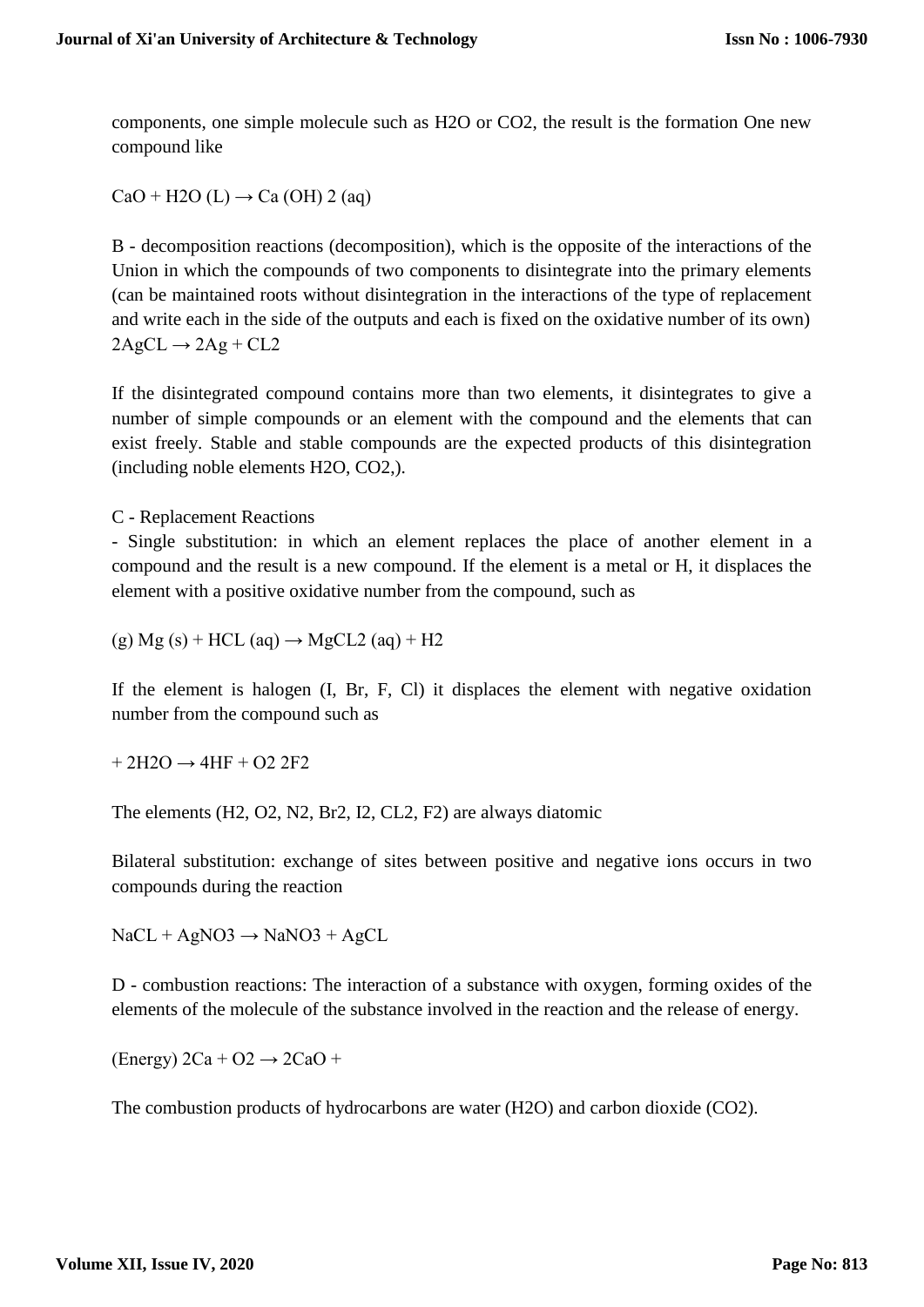3 - Balancing the chemical equation so that the number of atoms of each element in the reactors and products is equaled by multiplying it by the number in front of the formula. Which :

- If the outer shell of the atom contains the number of electrons less than half of the state of saturation of the casing, the atom tends to lose these electrons and the formation of a positive ion.

- In the case that it contains more than half saturated corn tends to acquire to complete the state of eight

- In the case of similar oxidative number, the larger the atomic number, the lower the effectiveness of the atom to acquire (the formation of negative ions) and increased susceptibility to loss and the formation of positive ions. (Baccouche and Houria, 2003)

Any required to write the correct chemical equations several skills, including learning the symbols of elements and oxidative numbers of atoms or roots and how to write chemical formulas correct manner 'Despite the importance of equations chemistry, but middle school students face many difficulties in understanding and writing because it requires these students to acquire several skills and this is what Several studies, including Hamdan study (2012) and reform study (2016) and through the researcher access to educational literature and consult a number of teachers and supervisors of chemistry have reached six basic skills to write chemical equations commensurate with the level of students in e This stage is:

- Identify the symbols of the elements and their names and the preparation of oxidation.
- Identify the symbols of the atomic groups and their names and the preparation of oxidation.
- -Write the chemical formulas of compounds correctly.
- Expressing the chemical equation and verbally and symbolically correct.
- Predict the products of the chemical equation by identifying the type of chemical reaction.
- Balancing the chemical equation (law of conservation of substance).

Decision-making is an important and complex process in the lives of individuals. Not all decisions are easy and clear, but a skill that requires a lot of training, ability, knowledge and experience, and the researchers point out that despite the decision is However, attitudes, values system, and emotional state, in addition to the social factors surrounding the individual, affect the decision-making process directly or indirectly (Katami, 2010) .If the decision-making process is so important in life organizations, its importance is deepening and expanding in educational institutions. Which represents the intermediate stage base, has expanded its concept to include all aspects of life because the individual goes through in his daily situations that require taking one or more decisions and addressed, and these decisions we live in every moment of our lives is an important process at home, school and work, and here Many people are having difficulties and need help making their decisions, some of them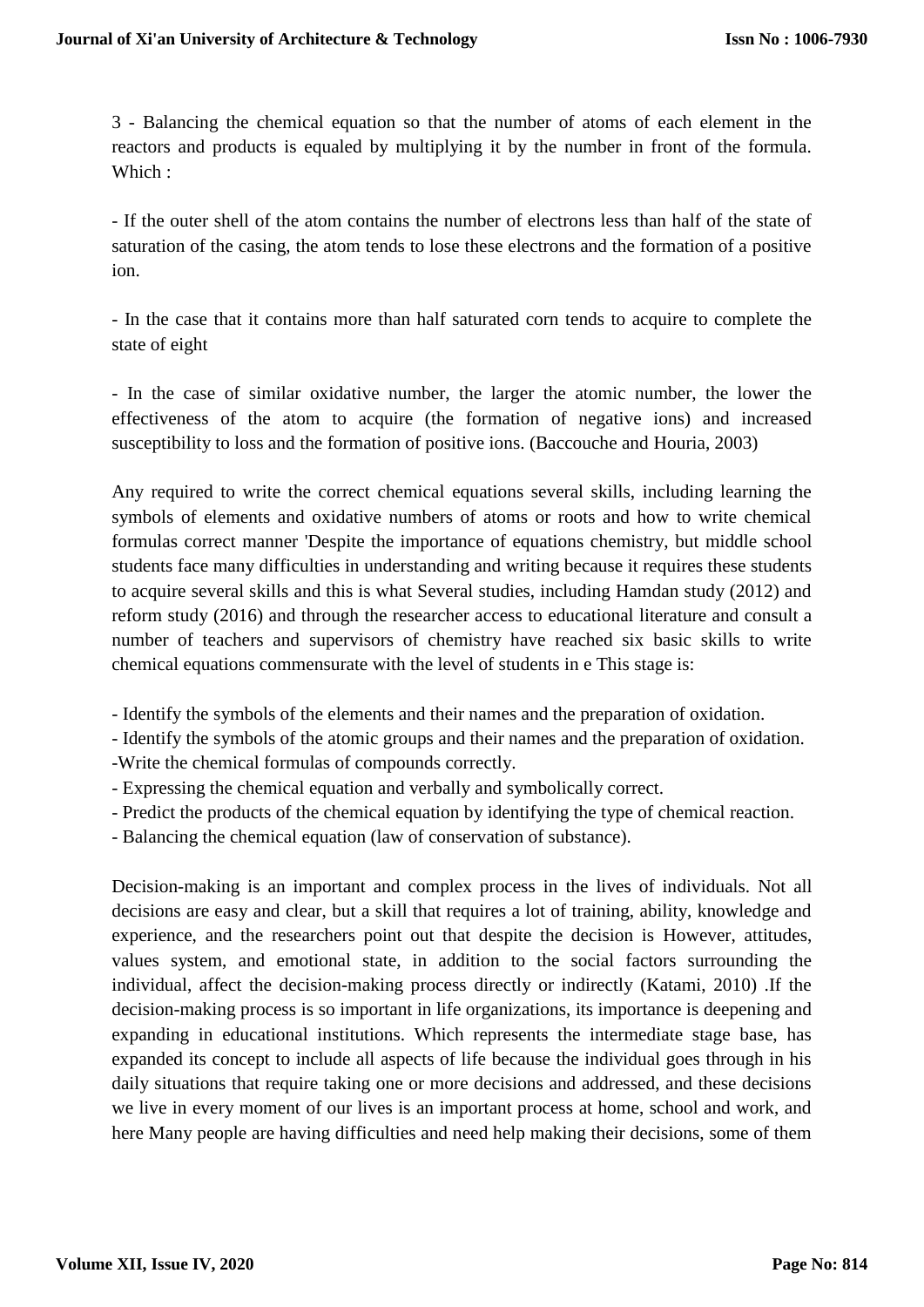lacking the information they need, some of them have information but are unable to use the information they get, and some of them are hesitant when choosing between multiple possibilities (Zahran, 1998).

Richard defines decision-making as "a process of identifying problems and finding solutions to them" (Richard, 2001) and is defined as a "course of action chosen by the decision-maker to deal with the problem" (John, et.al. 2000). Human beings in the complexity of living, where each problem and each topic has multiple aspects and elements may be similar or nonsimilar, which makes it more difficult that often these elements are intertwined, which leads to the complexity of problems, which requires the need to work on the solution An alternative solution, in order to choose a solution that is commensurate with the nature of the problem and the possibilities available, and This means that making the right decision helps to reach the right solution and not making mistakes (Hakim, 2008), and scientists have agreed that the decision-making process includes several basic elements, namely the existence of a situation or problem calls for decision, and alternatives and choose one of the preferred alternatives, Then the decision is implemented (Radwan, 2012) and the decision-making process is done in several sequential and integrated steps and can not take the decision without going through these steps must first identify the problem and understand and then collect enough information about it, and then identify all the alternatives that could be a solution, then Then evaluate the alternatives to choose the best alternative Finally, making the right decision and implementing it to reach the desired goal (Said, 2015), and the decision-making process is influenced by a range of factors such as trends, tendencies, values and beliefs, in addition to psychological factors and personal influences that the decision does not come spontaneously or random, but there are several factors affect it so we find the decision Different from one person to another according to the trends and tendencies of the person and according to psychological factors and personal orientations (Cateet, 2011), and given the importance of decision-making in the life of the individual and its impact on the reality of his existence in many ways has been the decision-making process has received attention and this is confirmed by many studies such as Abu Khater study (2014) and Said (2015) study, which showed the possibility of providing individuals with decision-making skills using a modern learning strategy that focuses on the active role of the learner and work in small groups, which allows the student to participate and thus affect decision-making as well as provide an atmosphere of acquaintance and understanding and also contribute to learning patience and develop The art of listening and communication skills between students (Faraj, 2007), and in the light of the above, the researcher believes that the decision-making process is important and not easy, it requires an organized intellectual effort and sufficient information to help the individual to choose the appropriate alternative that is consistent with what the decision-maker holdsTrends and goals, because it plays a large role in the lives of individuals in general and the lives of students in particular, they enhance their self-confidence and their ability to make decisions, they are the basis of future leaders, and this is what the current study seeks to achieve through the use of the information gap strategy and know how effective in gaining writing skills Chemical equations and decision-making among the first graders of the medium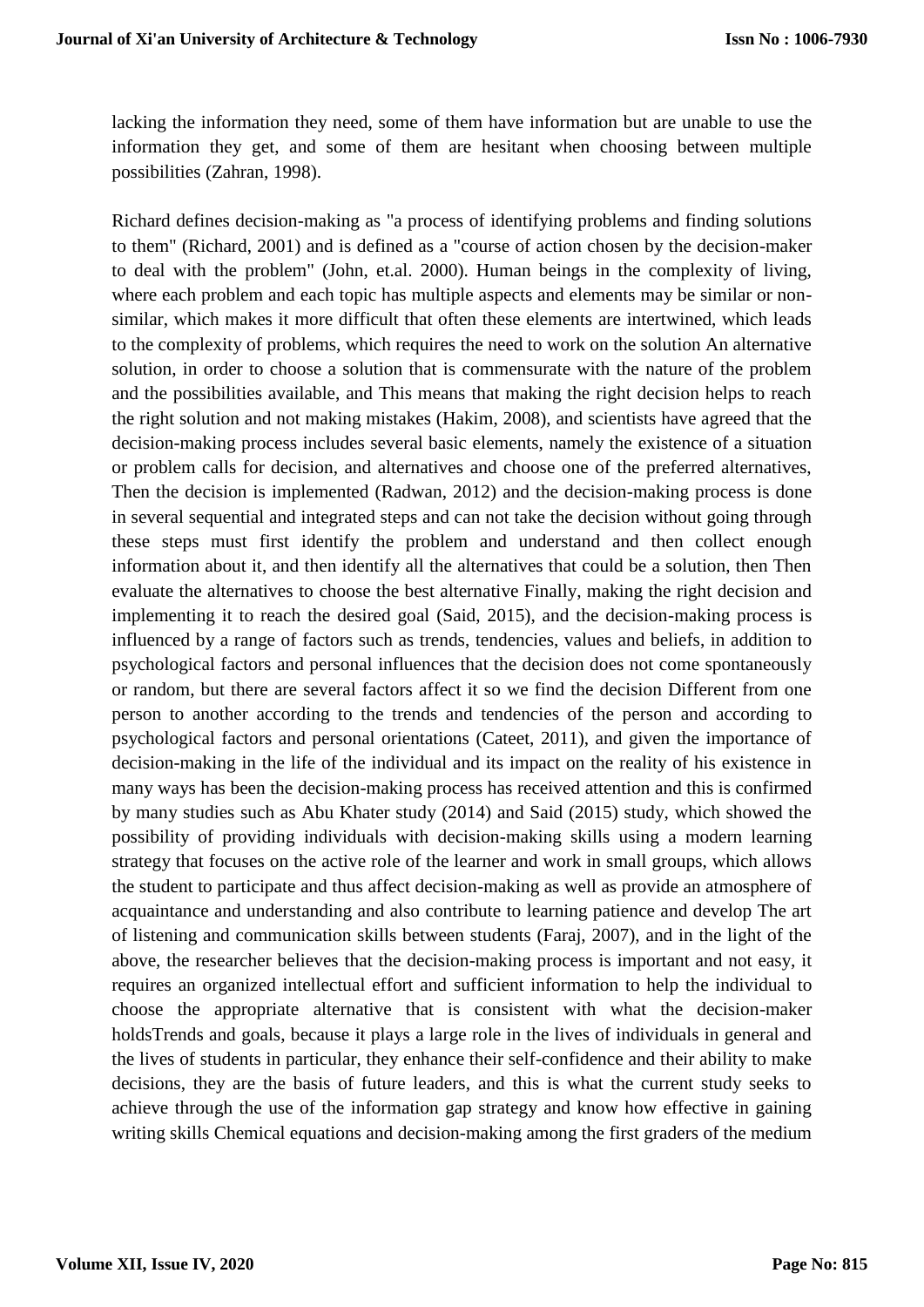because they emphasize the provision of an active learning environment and the positive role of the learner.

#### **The Study Problem**

The problem of the current study is the importance of developing students' skills in understanding chemical reactions and expressing them with chemical equations in a sound scientific way, which is one of the most important objectives of teaching chemistry in the intermediate stage, but it is not easy to learn in light of the teaching reality in our schools far from achieving it, for his followers. Ineffective strategies by teachers based on the automatic memorization of symbols and writing chemical equations without understanding them, and through the work of the researcher as a teacher in middle schools I felt a clear shortage of students in writing chemical equations, especially among students in the first grade Because they are beginners in the study of this item where they face many difficulties in understanding or writing because it requires students to acquire several skills necessary to write and budget, and this is due to many reasons, including the textbook and its presentation of the scientific material, which is accustomed to the learner to memorize and do not develop scientific thinking has, Numerous studies such as Juma and Murad (2006) and Islah (2016) have shown that students are weak in writing chemical equations, and that students' acquisition of writing skills is not achieved through methods that lack the practice and development of mental processes, but through the use of strategies. The researcher noted the inability of students to make the right decisions, where we face in life many challenges and situations require decisions to be made, and some students do not use their mental processes Accurately and effectively when faced with these situations because they lose the ability to collect and analyze information accurately, as well as their mistakes and haste in the selection of alternatives and the difficulty of finding appropriate strategies for decision-making and to reach the right solution to the problem Many studies were conducted, such as Barhoum (2013) and Radwan (2012), which indicated that developing students' decision-making skills requires an active learning environment in which the interaction between learners is employed. Through cooperative learning groups, this researcher seeks to address by studying them using the information gap strategy, which may help improve students' decision-making ability, so the problem of the current study can be identified to the lack of skills in writing chemical equations and decision-making among first graders. For the average, the study problem can be addressed by answering the following questions

1 - What is the effectiveness of the information gap strategy in the skills of writing chemical equations for first grade students?

2-What is the effectiveness of the information gap strategy in the decision-making process for first grade students?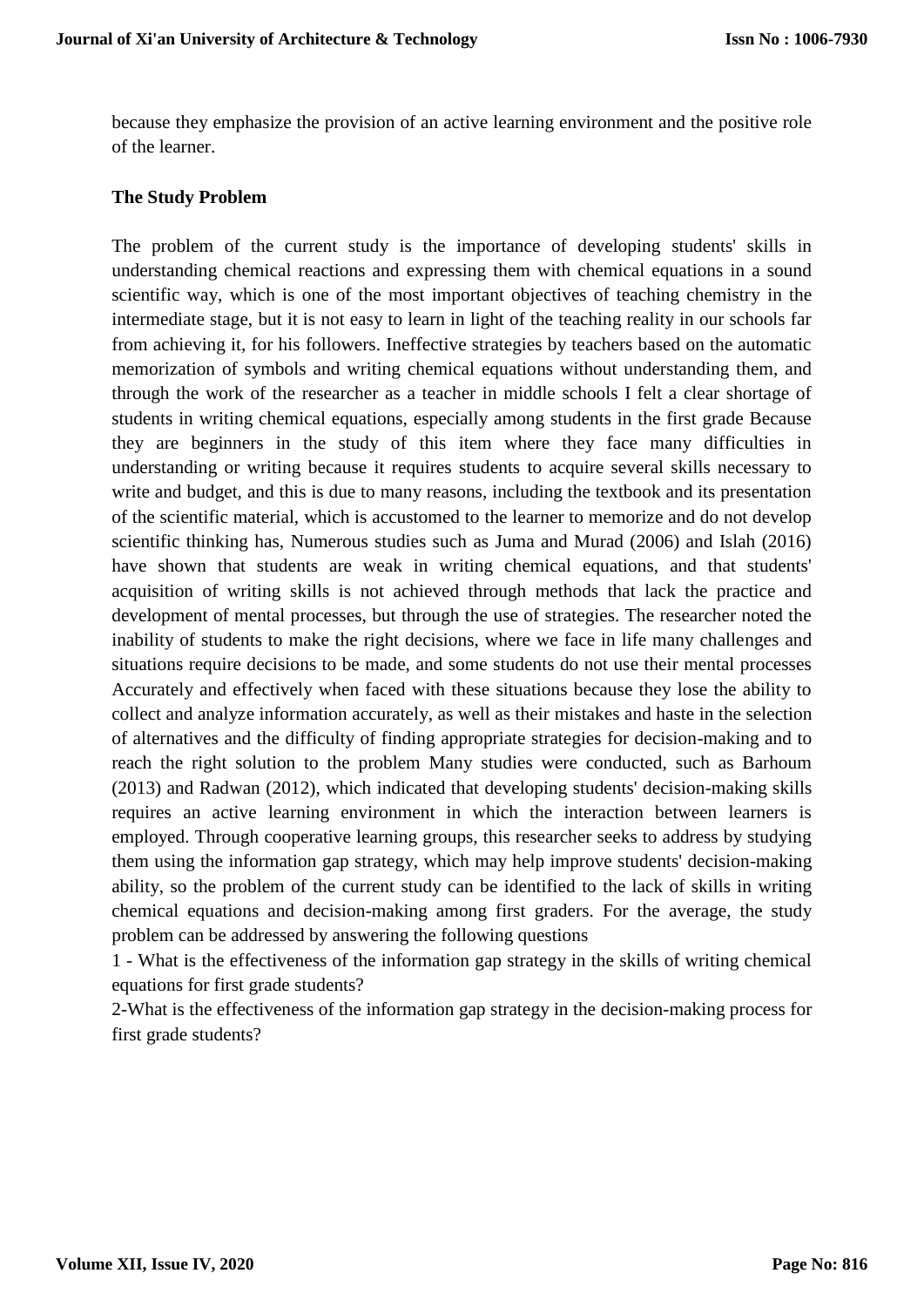### **The Importance of Studying**

It is expected that the present study will contribute to provide a model of how to teach according to the information gap strategy, which can be useful in providing students with the skills of writing chemical equations, which students are exposed to for the first time in their study of chemistry, as evidenced by the importance of this study in addressing the intermediate stage, which is the upper basic stage, especially The first intermediate grade, which is the starting point towards the abstract processes, which prepares the student for the preparatory stage and provides him with many basics for understanding and learning chemistry, as well as educating students about the impact of making the wrong decisions and successful in their lives and the impact of It is considered the first study at the local and international level that dealt with the effectiveness of the information gap strategy. To acquire the skills of writing chemical equations (to the knowledge of the researcher), the results of which may contribute to the provision of recommendations and proposals for those in charge of the educational process and decision makers in the preparation of seminars and training courses for teachers of science and chemistry in Murr Medium of how to use this strategy and included in the curriculum of chemistry to him, so the researcher assumed that this strategy may contribute to the Acquistion of writing chemical equations and decision-making skills in the first grade average students in chemistry.

Objectives of the study: The current study seeks to achieve the following objectives

- Identify the effectiveness of the information gap strategy in the skills of writing chemical equations among first grade students

- Identify the effectiveness of the information gap strategy in the decision-making process for first grade students.

#### **Study Hypotheses**

1 - There is no statistically significant difference at the level of significance (=  $0.05\alpha$ ) between the average scores of students studying the information gap strategy and the average scores of students studying in the usual way to test the skills of writing chemical equations. 2 - There is no statistically significant difference at the level of significance (=  $0.05\alpha$ ) between the average scores of students studying the information gap strategy and the average scores of students studying in the normal way in the post-test of the decision-making scale.

### **Limitations of the study** *The study was limited to*

- Middle school students in middle schools in Baquba.

- First semester of the academic year (2017, 2018)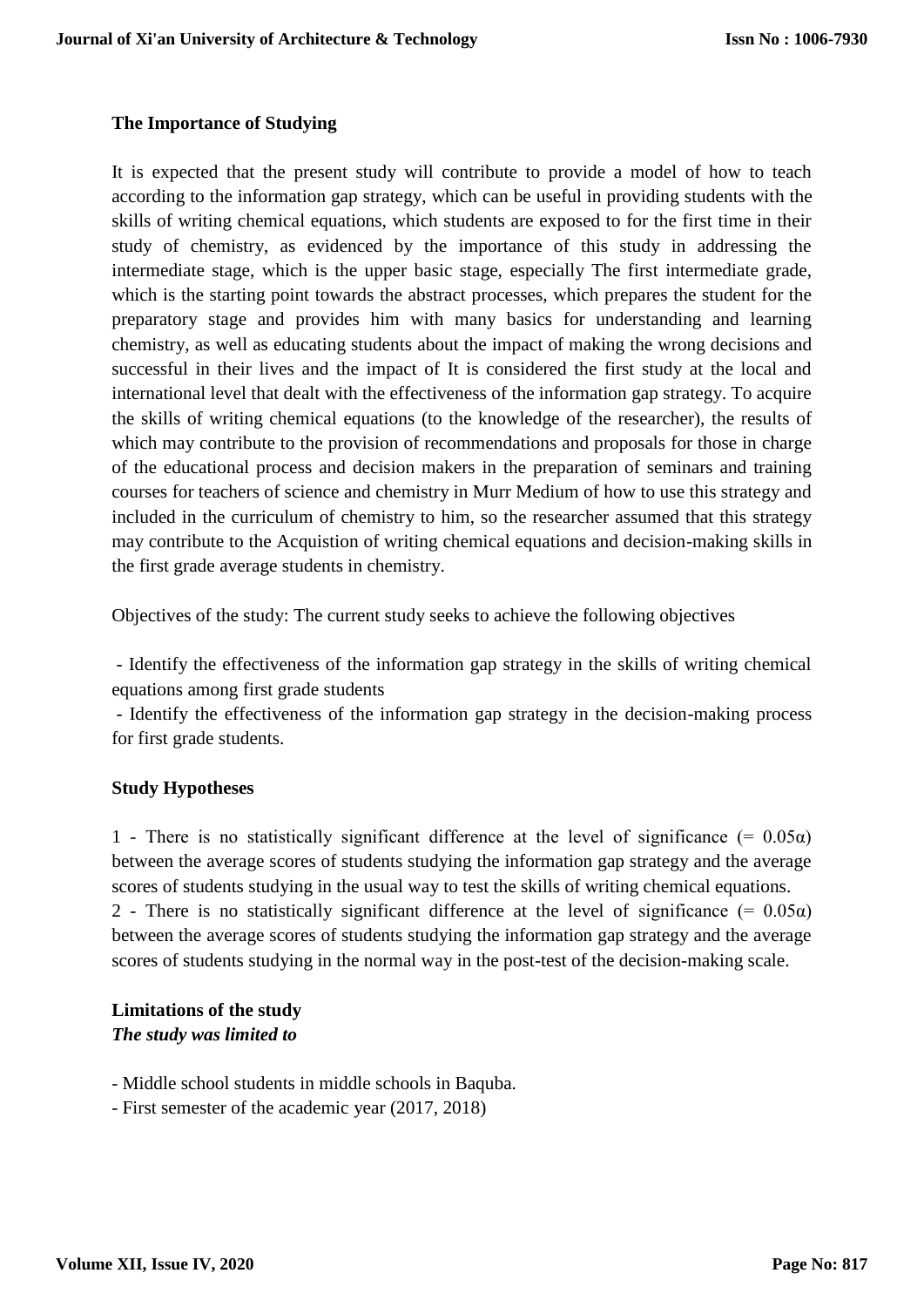- Chapter IV (chemical reactions and expressed by chemical equations) of the chapters of chemistry in the book of science, part I of the first grade average, Ministry of Education, Republic of Iraq, 2017.

## **Study Terms and Definitions** *Effectiveness has been Defined by*

- (Zaytoun, 2001): "The extent to which the output of the system corresponds to its objectives" (Zaytoun, 2001).

- (Abdel Karim, 2009): The ability to do something or make a change. (Abdel Karim, 2009) Procedurally: The ability of the information gap strategy to influence and reach its goals in acquiring the skills of writing chemical equations and decision making among the first grade students.

#### *The Information Gap Strategy was Defined by*

- (Harmer, 2007): It is an active learning strategies in which each student works with each other and have somewhat different information they can give a full picture by sharing this information with each other.

(Harmer, 2007)

- Ambo Saidi and Huda (2016) "is one of the strategies of active learning idea based on the principle of integration as students are divided into double or quadruple groups, each student completes the lack of information from the other student.

### (Ambo Saidi and Huda, 2016)

Procedurally: It is a series of steps and sequential steps followed by the researcher in the classroom in the teaching of the experimental group students are divided into four groups of four students for each group in order to achieve cooperation between students and complement the missing information among students.

- Chemical equation writing skills known to both.

(Aslah, 2016): A set of skills needed to formulate a symbolic chemical equation that expresses the chemical reactions that the student acquires in order to develop their ability to formulate and construct them properly. Energy and the skill to distinguish between ways that reflect the change in enthalpy (Aslah, 2016)

Procedurally: A series of skills that the student learns and increases his ability to write the chemical equation sequentially and efficiently and with the least possible time. Chemical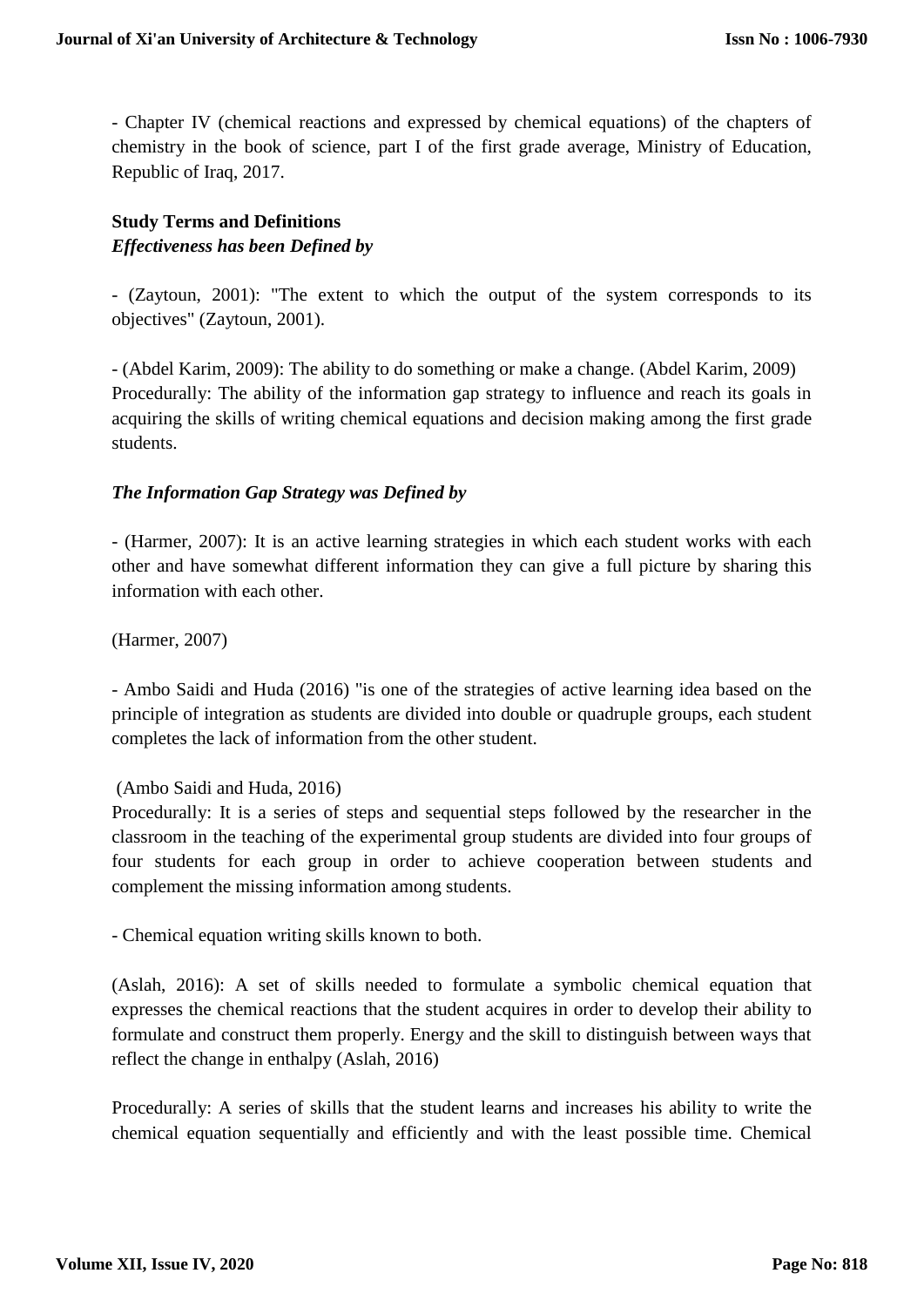equilibrium and chemical equilibrium skills, which are measured by the degree to which the student gets the test prepared by the researcher for this purpose.

#### **Decision-Making and Defined by**

- (Clemen, Reilly, 1999): Special behavior interrupts and stops the thinking process and ends with the choice of alternatives available to achieve a particular goal. (Clemen, Reilly, 1999) - (strohs chneider, 2002): the process of solving the problems and attitudes facing the individual and characterized by complexity, dynamism, multi-purpose, ambiguity or ambiguity. (strohs chneider, 2002)

- (Moussawi, 2013): The process of differentiation and consciously and consciously among the group of alternatives or solutions available to the decision-maker to choose one of them as the most appropriate means available to him to achieve the goals desired by the decisionmaker.

(Moussawi, 2013)

Procedurally: It is the process of choosing between a number of alternatives and possibilities to solve a problem and choosing the most suitable alternative to achieve the desired goal, which is measured by the degree to which the student gets on the decision-making scale prepared for this study.

#### *Previous Studies*

After reviewing the previous studies, which dealt with the variables of the study shows the scarcity of studies that dealt with the information gap strategy at the local and international level.

#### *Studies on the Information Gap Strategy*

Al-Quraishi and Al-Safi (2016) study conducted in Iraq aimed at identifying the impact of the information gap strategy on fifth grade primary school students' motivation towards science. The research sample consisted of (51) students distributed in two experimental and control groups. (26) Paragraph, after statistical processing of data, the results showed that there are statistically significant differences in favor of the experimental group, which studied the strategy of information gap.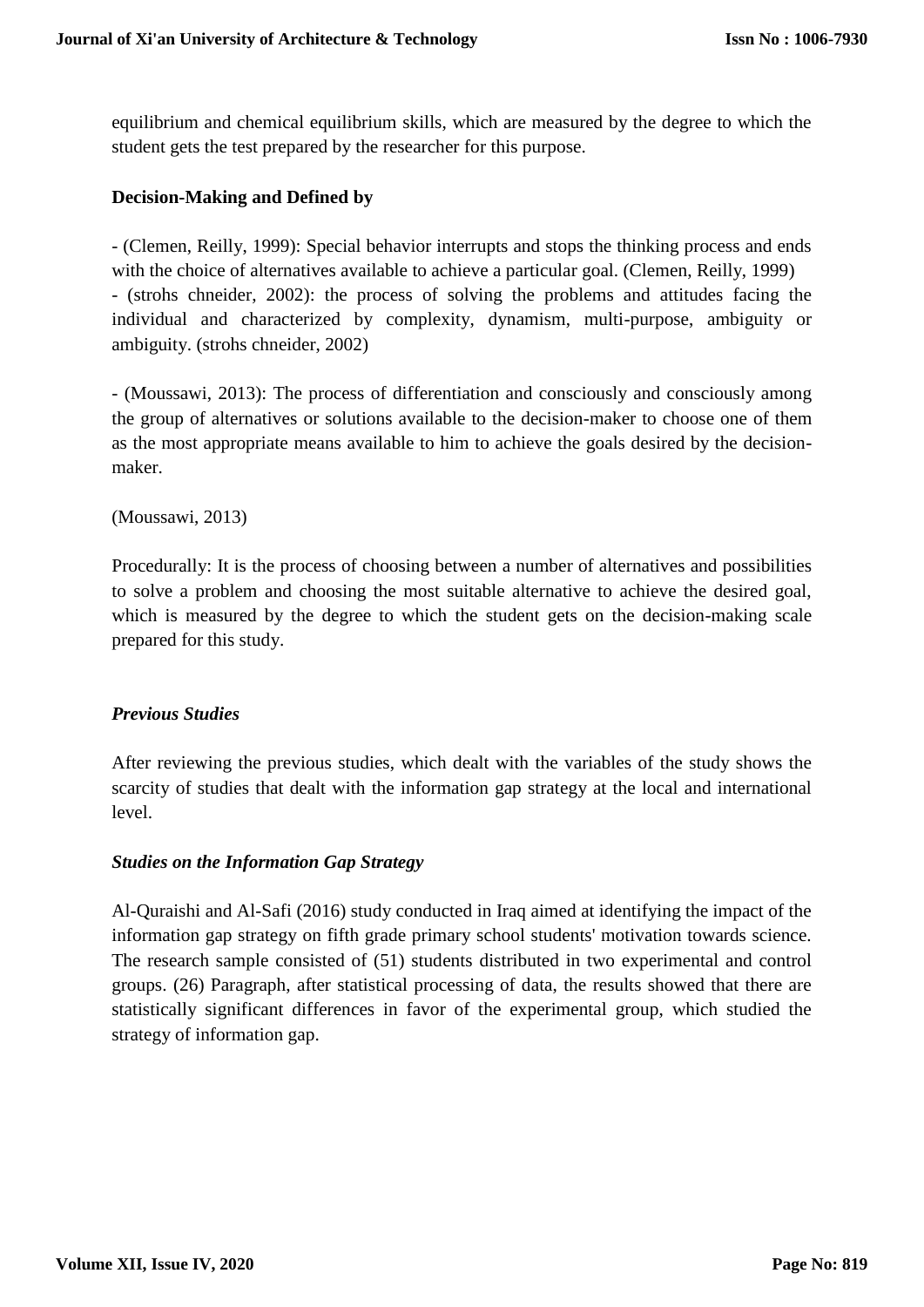### *Studies on the Skills of Writing Chemical Equations*

The study (2012) Sangar, Naah aimed to identify the difficulties of misconceptions facing students in writing chemical equations, weighted ionic compounds, and the researcher used the descriptive method, the sample of the study consisted of (105) students from universities, the study tool was in the work Semi-regular interviews to explore the thinking processes at the particle level associated with writing these equations. The results of the study showed that there are many misconceptions represented by the number of moles and the number of atoms of the compounds involved in the equation.

Hamdan study (2012) aimed to investigate the effectiveness of a computerized program to develop the skills of writing chemical equations and their computational applications among the students of the eleventh grade in Gaza and their attitudes towards chemistry. The sample of the study consisted of (76) students from the eleventh grade at Al Rayes Secondary School, where the researcher used The semi-experimental method has been prepared two tools for the first study is to test the skills of writing chemical equations and the second measure of the trend towards chemistry, and after statistical treatment showed the existence of statistically significant differences for the benefit of the experimental group in both the post-test skills towards.

Asleh (2016) conducted a study in Gaza aimed at identifying the impact of using the strategy of molecular representation in the development of the skills of writing equations and visual thinking chemistry among students at the eleventh grade, the researcher has prepared a test of the skills of writing chemical equations, and a test of visual thinking skills, and the sample of the study was formed Of (72) students from Khan Younis Secondary School for Girls, after statistical data processing showed that there are statistically significant differences in favor of the experimental group in both tests.

Zu'bi study (2017) was conducted in Jordan and aimed to identify the impact of teaching chemistry using a strategy (think, write, pair, participated) in improving the understanding of the tenth grade students of the chemical equations and develop their motivation to accomplish classroom duties, the sample of the study consisted of (70) students From the tenth grade in the school of martyr Firas Ajlouni were randomly distributed to two experimental and control groups, and the researcher used the semi-experimental method, the researcher has prepared a test consisting of (20) paragraphs to measure the understanding of equations in the unit of chemical calculations, and prepared a questionnaire consisting of (20) items to measure Understand the equations in the unit of calculations Emiaiah, achievement motivation, and the study found the presence of the impact of the strategy to improve as a promising questionnaire consisting of (20) paragraph to measure achievement motivation, and the study found the presence of the impact of the strategy to improve students' understanding of the tenth grade basic equations of chemical and the development of motivation to complete homework classroom.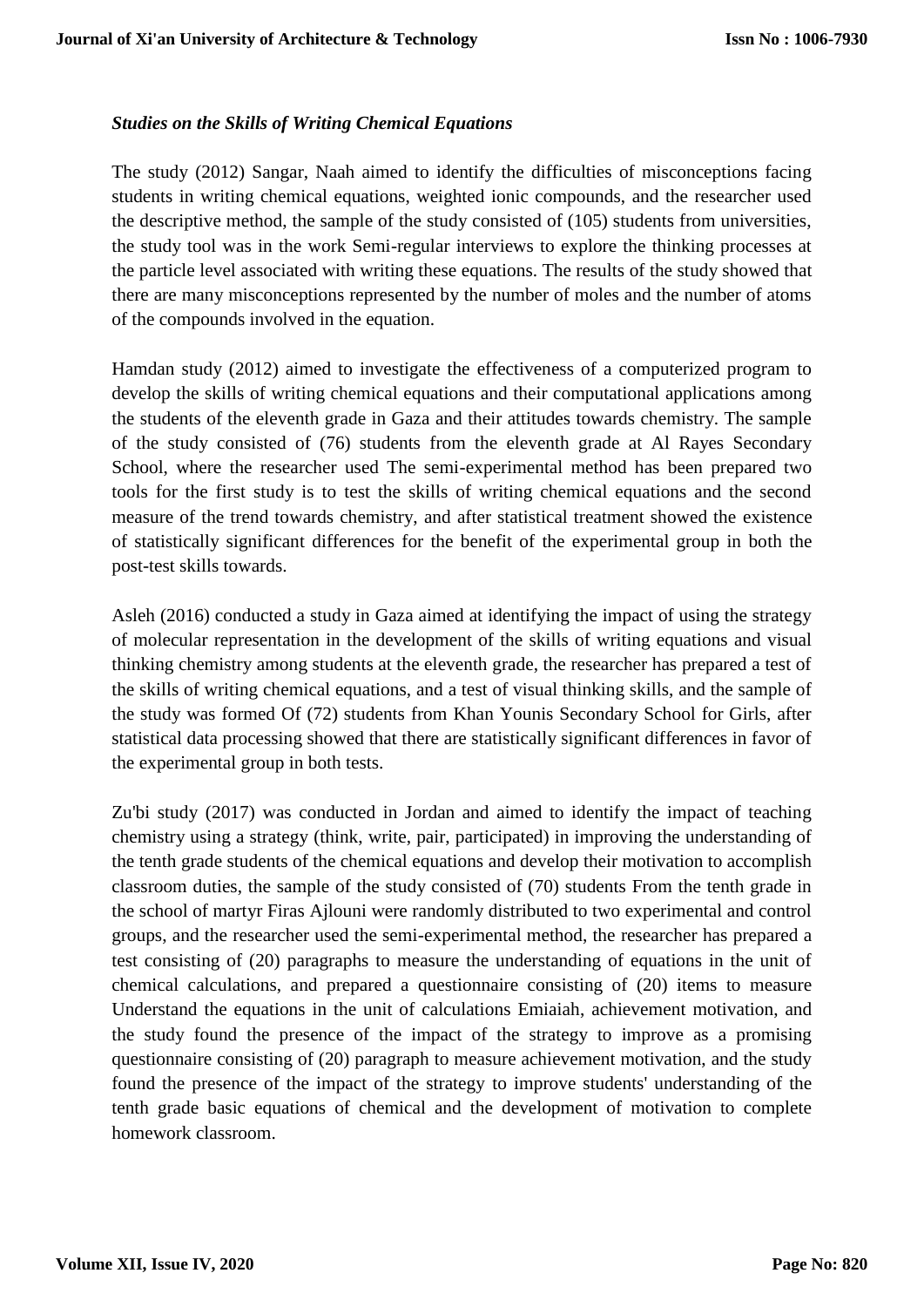#### *Studies on the Decision-Making Process*

Sadiq study (2008) aimed to identify the impact of interaction between thinking maps and mental development on the achievement of science and innovative thinking and decisionmaking third grade preparatory students and the researcher used descriptive analytical and experimental method, the researcher has prepared three tools for the study are (test achievement and ability to make decision And testing Piaget stages of mental development), and after processing the results statistically indicated the existence of statistically significant differences for the benefit of the experimental group

The cutterz study (2015) aimed to integrate social scientific issues to enhance decisionmaking skills in biology. The sample of the study consisted of (27) students from the Philippines from the preparatory stage distributed in two experimental and control groups. The researcher used the quasi-experimental method. For the study, the results of the study showed that the integration of socio-scientific issues in biology classes is very useful to enhance decision-making skills in bioethics of students.

-Sobh study (2015) aimed to build a proposed program based on some principles of the theory of Therese, and know its effectiveness in the development of taxonomy decisionmaking skills in science for the ninth grade students, and the researcher built the tools of the study, namely the test of classification skills and test decision-making skills, and used the researcher The study sample consisted of (51) students distributed to two experimental and control groups. After the statistical processing of the data, the results showed that there were statistically significant differences in favor of the experimental group.

Through a review of previous studies related to the variables of the current study, the researcher found only one study, Al-Quraishi and Al-Safi (2016), which dealt with the effect of the information gap strategy in the motivation of fifth grade students in science, as Sangar, Naah (2012) identified. Hamdan (2012) prepared a computerized program to develop the skills of writing chemical equations, and the tendency towards chemistry for the students of the eleventh grade. Zou'bi (2017) used a strategy (Think, Write, Pair, Participate) to improve the understanding of chemical equations and motivation of achievement for Grade 10, as well as Sadeq (2008) and Cutierez (2015). In the light of the above, the present study differs from the previous studies in dealing with the effectiveness of the information gap strategy in writing chemical equations and decision making skills among middle school students, especially the first grade. I and this is what the current study tried to address, has been benefiting from the previous studies in the test methodology of study and statistical methods as well as the preparation of study tools, namely the test of writing skills of chemical equations and decision-making scale.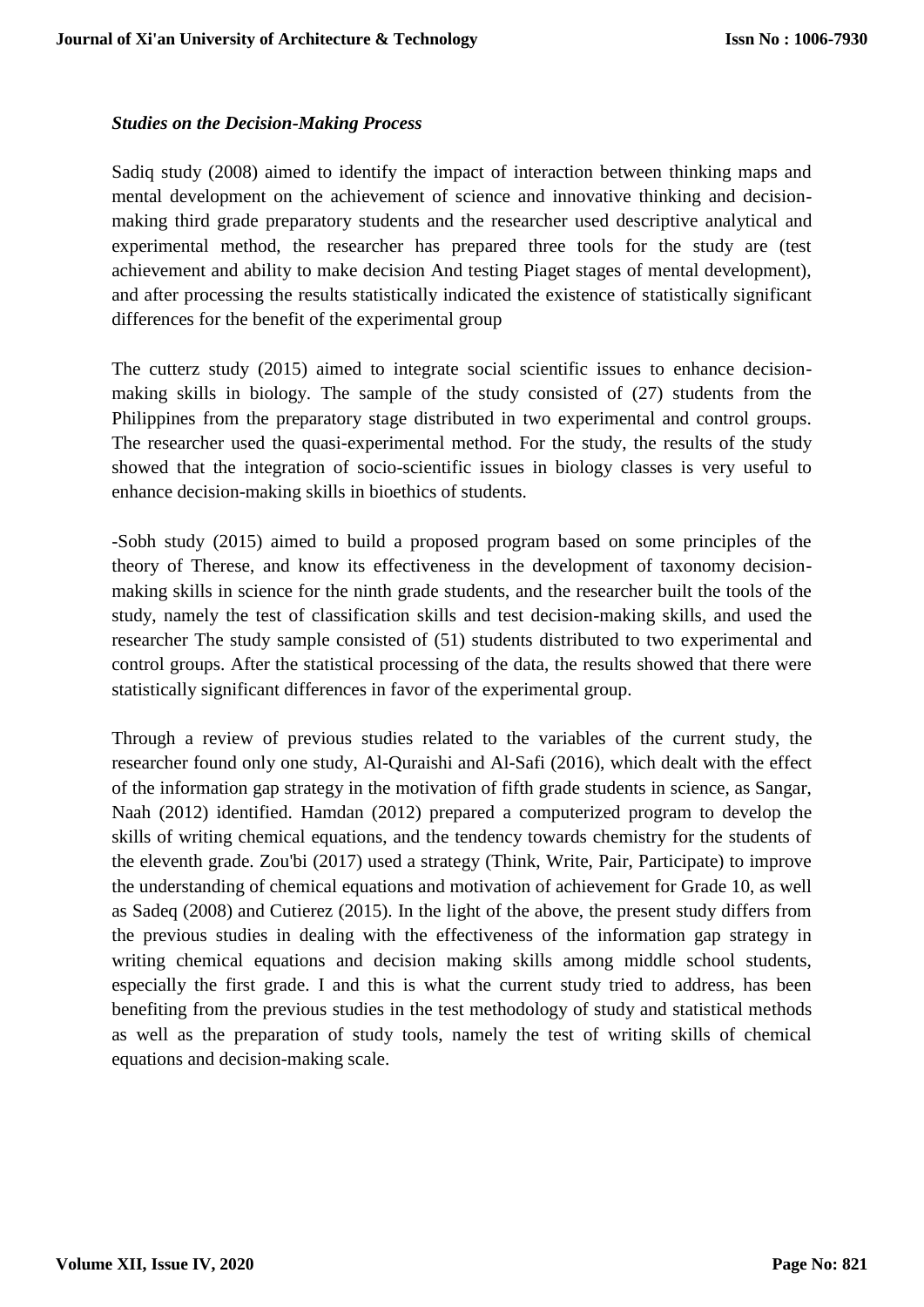### **Method and procedures**

Methodology: The researcher followed the experimental design of partial control with posttest for its suitability for the current study as shown in the chart Study design scheme

| Dependent variable                        | Independent variable          | Equivalence                        | The number | Group        |
|-------------------------------------------|-------------------------------|------------------------------------|------------|--------------|
| skills of writing -<br>chemical equations | : Information gap<br>strategy | Prior<br>achievement<br>in science | 28         | Experimental |
| decision-making -                         | Ordinary method               | Time age<br>month                  | 28         | Control      |

The study community and its sample: The current study community is represented by the first grade average students in the middle schools of the Directorate General of Education Diyala / Baquba for the academic year (2017 - 2018), the researcher chose the medium Ibn al-Nadim boys intentionally to apply the study experience for the interest shown by the school administration with The researcher in providing all the possibilities as well as the cooperation of the School of Chemistry, which showed its willingness to cooperate in the implementation of the experiment, the researcher has chosen in a random manner simple two divisions out of (4) people from the first grade of the average to represent the sample of the study, which reached the number after the exclusion of failing students (28) i In each division, the two groups were randomly selected to represent the experimental group and the control group.

- Equivalence of the two groups: The two groups were rewarded in some variables that they believe to have an impact on the results of the study, namely (chronological age in months, previous academic achievement in science, as shown in Table 1).

| <b>Table 1:</b> Represents the equivalence of the two study groups in the previous achievement and |  |  |
|----------------------------------------------------------------------------------------------------|--|--|
| chronological age                                                                                  |  |  |

| Statistical<br>significance | t-caluclated | T-<br>tabular  | Standard<br>deviation | Average<br>account | The<br>number | Group        | Variables            |
|-----------------------------|--------------|----------------|-----------------------|--------------------|---------------|--------------|----------------------|
|                             |              | $\overline{2}$ | 11.6                  | 189.4              | 28            | experimental | Time age<br>month    |
| Is<br>statistically         | 0.96         | $\overline{2}$ | 11.4                  | 186.4              | 28            | Control      |                      |
| significant                 | 0.24         | $\overline{2}$ | 10.8                  | 67.6               | 28            | experimental | Prior<br>achievement |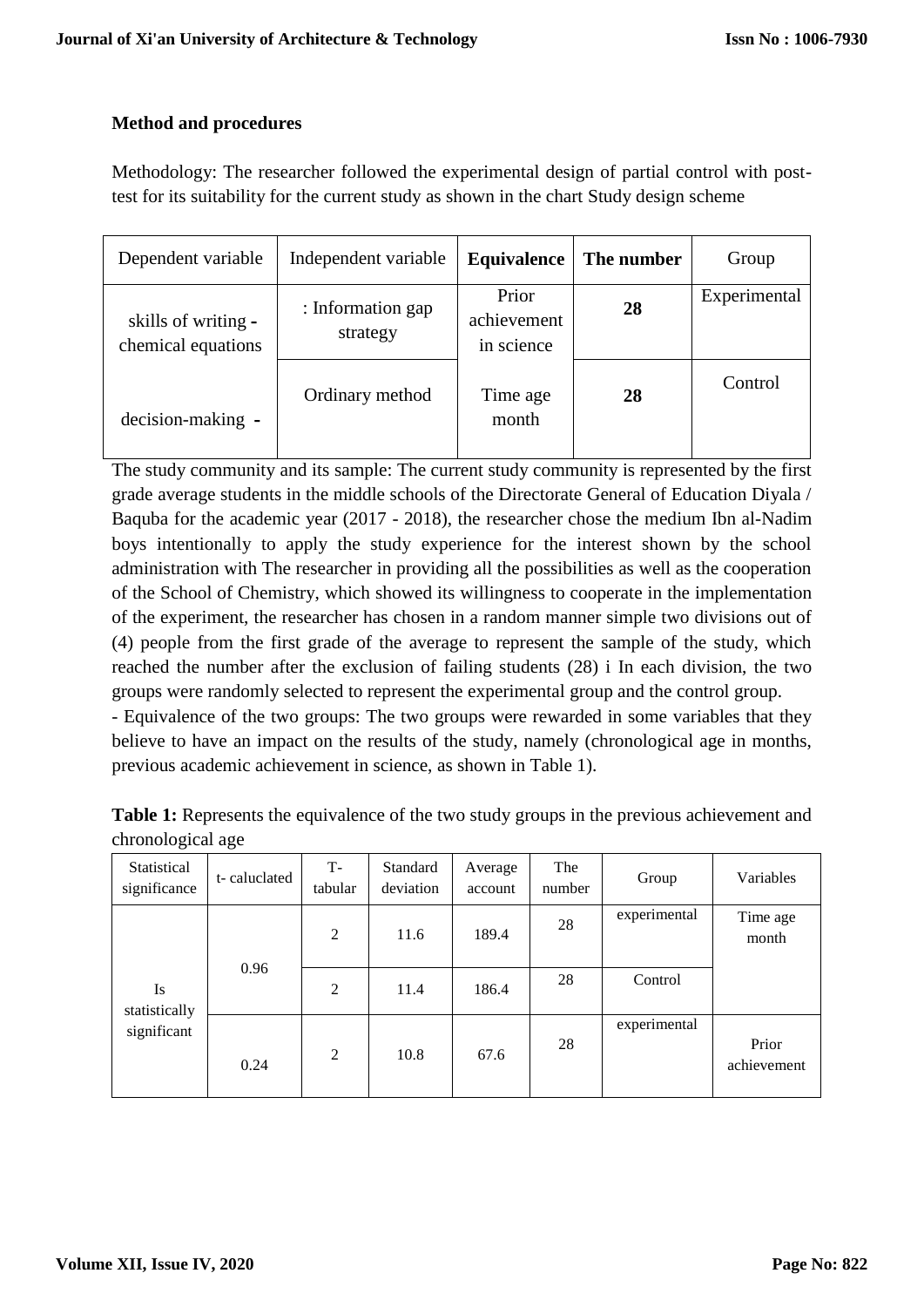|  | ∸ | 10.7 | 66.9 | 28 | Control |  |
|--|---|------|------|----|---------|--|
|--|---|------|------|----|---------|--|

### **Study Procedures**

Determination of scientific material: The scientific article is specified in the fourth chapter (chemical reactions and expressed in chemical equations) of the chemistry chapters in the book of science, the first part scheduled for the academic year (2017-2018), and the teaching of this chapter takes three weeks by (2) lessons per week.

Formulation of behavioral objectives: A number of behavioral objectives were formulated distributed at the three lower levels of Bloom's classification of cognitive domain (remember, absorb, apply) In the light of the views of a group of experts Appendix (1) has been added and modified some of them and thus became the number of adopted goals is ( 42) Behavioral goal.

Preparation of teaching plans: In the light of the content of the fourth chapter and the behavioral goals that have been formulated, the researcher prepared (6) daily teaching plans for each of the two study groups Annex (2).

Tools of the study: The researcher used in this study two tools are (test the skills of writing chemical equations, decision-making scale).

Test the skills of writing chemical equations

After reviewing educational literature and previous studies that deal with the test of writing chemical equation skills such as Hamdan study (2012) and repair study (2016) and Zu'bi study (2017), a preliminary list of skills of writing chemical equations was prepared commensurate with the level of first grade students. On a group of arbitrators in the specialty of chemistry and science curriculum and teaching, and after taking their observations and proposals settled list based on six basic skills are

- Identify the symbols of the elements and their names and equivalents
- Identification of atomic totals and their names and equivalents
- Write the chemical formulas of the compounds correctly
- Expression of the chemical equation verbally and symbolically correct
- Predict the products of the chemical equation by identifying the type of chemistry reaction
- Chemical Equation Balancing (Article Conservation Law)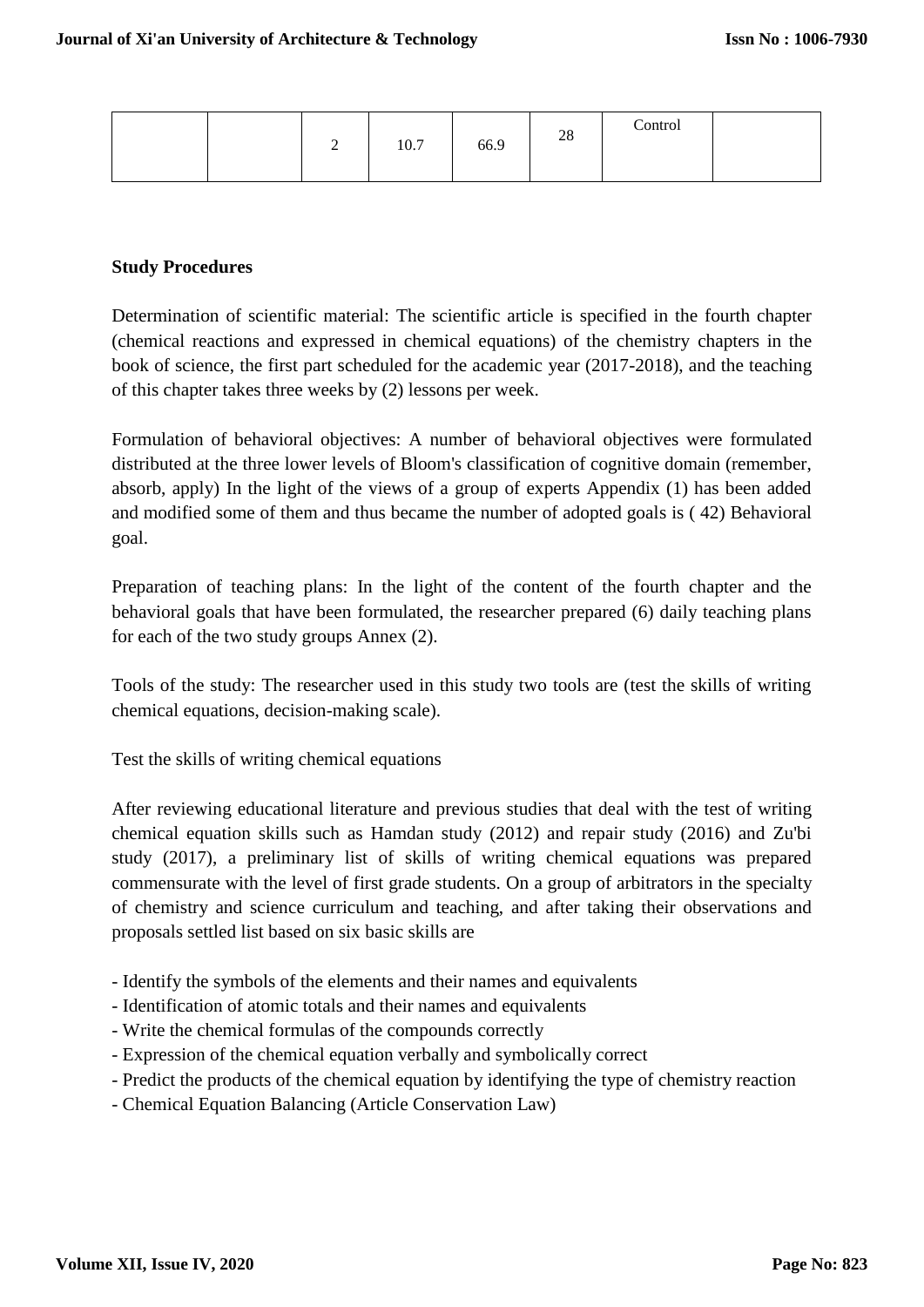Based on the list of skills of writing chemical equations that have been prepared, the researcher has written the test clauses in its preliminary form and to confirm the validity of the test clauses was presented to a group of arbitrators and experts Appendix (1) After taking their observations and suggestions, the final test settled on (20) clauses of the type of test. The appendix (3) is distributed over the six skills according to the relative importance of each skill so that one score for each test paragraph was monitored.

- To confirm the stability of the test, the researcher used the method of re-testing on an exploratory sample consisting of (40) students from the average (friends) of boys other than the study sample. The test was re-applied to the sample itself. The correlation coefficient between the two applications was calculated. , 0) It is a good stability coefficient. - Decision-making scale

After reviewing the previous studies and taking advantage of the decision-making measures as in the study of Subh (2015) and the study of Sadiq (2008), the researcher formulated paragraphs of the scale taking into account that the paragraphs are short and clear and bear one idea and the content of the representative of the situations of daily life and suitable for the study sample Accordingly, 26 paragraphs were drafted and (3) alternatives were chosen for each paragraph. These alternatives have weights ranging from (3-2-1) and they strongly agree and get (3), agree get (2), disagree and get (1)

-To ensure the validity of the scale, the scale was presented in its preliminary form (26) paragraph to a group of arbitrators from the competent to express their views and observations on the validity of the paragraphs of the scale, the researcher used the percentage to identify the extent of the arbitrators to keep the paragraphs that measure the decisionmaking process for students The first grade average, the agreement rate (0.80) and above is valid for the arbitrators agreement on the scale clause and exclude paragraphs that did not get the required agreement percentage, with some amendments in the wording of paragraphs except paragraphs (12.7), which were deleted from the scale and thus achieved Virtual honesty of the scale

- The researcher also used the method of Fakronbach to calculate the stability of the scale, where he obtained a coefficient of stability  $(0.88)$  This indicates that he has a high degree of stability, and thus the researcher was satisfied with the validity and stability of the decisionmaking scale and the scale in its final form consists of (24) paragraphs Appendix 4 is ready for application to the study sample

- The research groups started teaching by the School of Chemistry after clarifying the steps of the information gap strategy and the teaching plans of (6) classes at a rate of (2) lessons per week and follow-up continuously on (3/12/2017) and ended on (24/12/2017) One day later, the test of writing chemical equations and decision-making skills was applied to the study sample.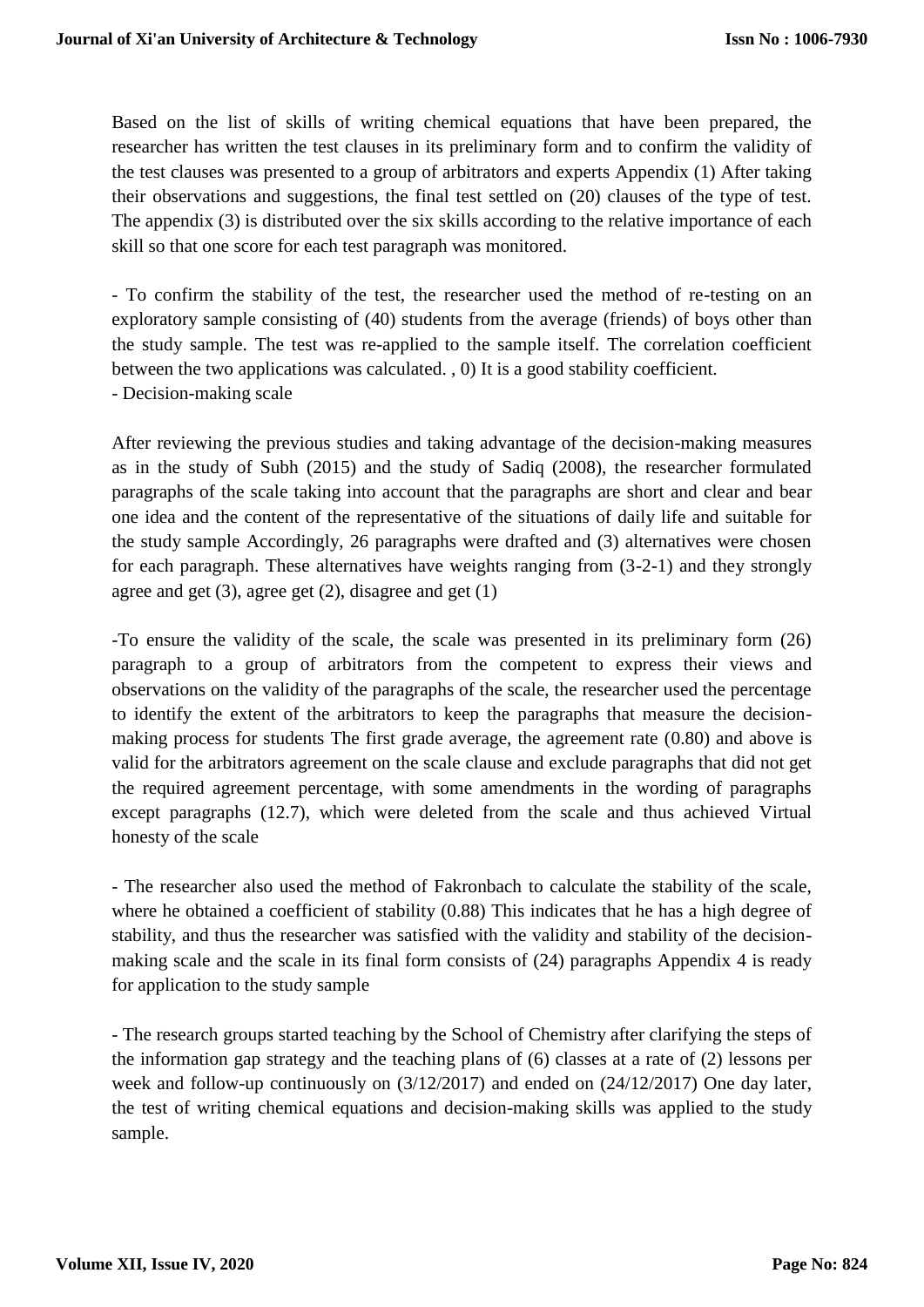### *Statistical Means*

The researcher used the statistical bag (Spss) and the following tools (t-test) for two independent samples, Pearson correlation coefficient.

#### **Study Results and Discussion**

After the application of the study tools will be presented the results reached and discussed by answering the questions of the study and verify the hypotheses as follows:

First, the results related to the first question: What is the effectiveness of the information gap strategy in the skills of writing chemical equations among the first grade students?

To answer this question, the researcher examined the following null hypothesis: (There is no statistically significant difference at the level of significance (=  $0.05\alpha$ ) between the average scores of students studying the information gap strategy and the average scores of students who study in the usual way to test the skills of writing chemical equations) The arithmetic mean, standard deviation and the value of two independent samples were calculated as in Table (2).

**Table 2:** Arithmetic mean, standard deviation, T and calculated and tabulated value of the post test scores for the skills of writing chemical equations for the experimental and control groups.

| Statistical<br>significance | $t-$<br>tabular | t- Calculated<br>$\blacksquare$ | Standard<br>deviation | average<br>account | The groups         | The skills                                    |               |                        |
|-----------------------------|-----------------|---------------------------------|-----------------------|--------------------|--------------------|-----------------------------------------------|---------------|------------------------|
|                             |                 |                                 | 0.84                  | 1.8                | experimental28     | <b>Identify object</b>                        |               |                        |
| Statistically<br>function   |                 | 3                               | 0.44                  | 1.3                | Control<br>28      | symbols<br>names, and<br>equivalents          |               |                        |
| Statistically               |                 |                                 | 0.41                  | 1.8                | experimental<br>28 | <b>Identify</b> the<br>symbols                |               |                        |
| function                    | $\overline{2}$  | 3.5                             | 0.45                  | 1.4                | Control<br>ن=28    | names, and<br>equivalents of<br>atomic groups |               |                        |
| Statistically               |                 |                                 | 0.96                  | 2.7                | experimental<br>28 | Write the<br>chemical<br>formulas of          |               |                        |
| function                    | $\mathbf{2}$    |                                 |                       | 3.75               | 0.8                | 1.8                                           | Control<br>28 | compounds<br>correctly |
| Statistically               |                 |                                 | 0.84                  | 3                  | experimental<br>28 | <b>Express the</b><br>chemical<br>equation    |               |                        |
| function                    |                 | 6.4                             | 0.9                   | 1.6                | Control<br>28      | verbally and<br>symbolically<br>correctly     |               |                        |
| Statistically               |                 |                                 | 1,16                  | 3.3                | experimental       | <b>Predicat the</b>                           |               |                        |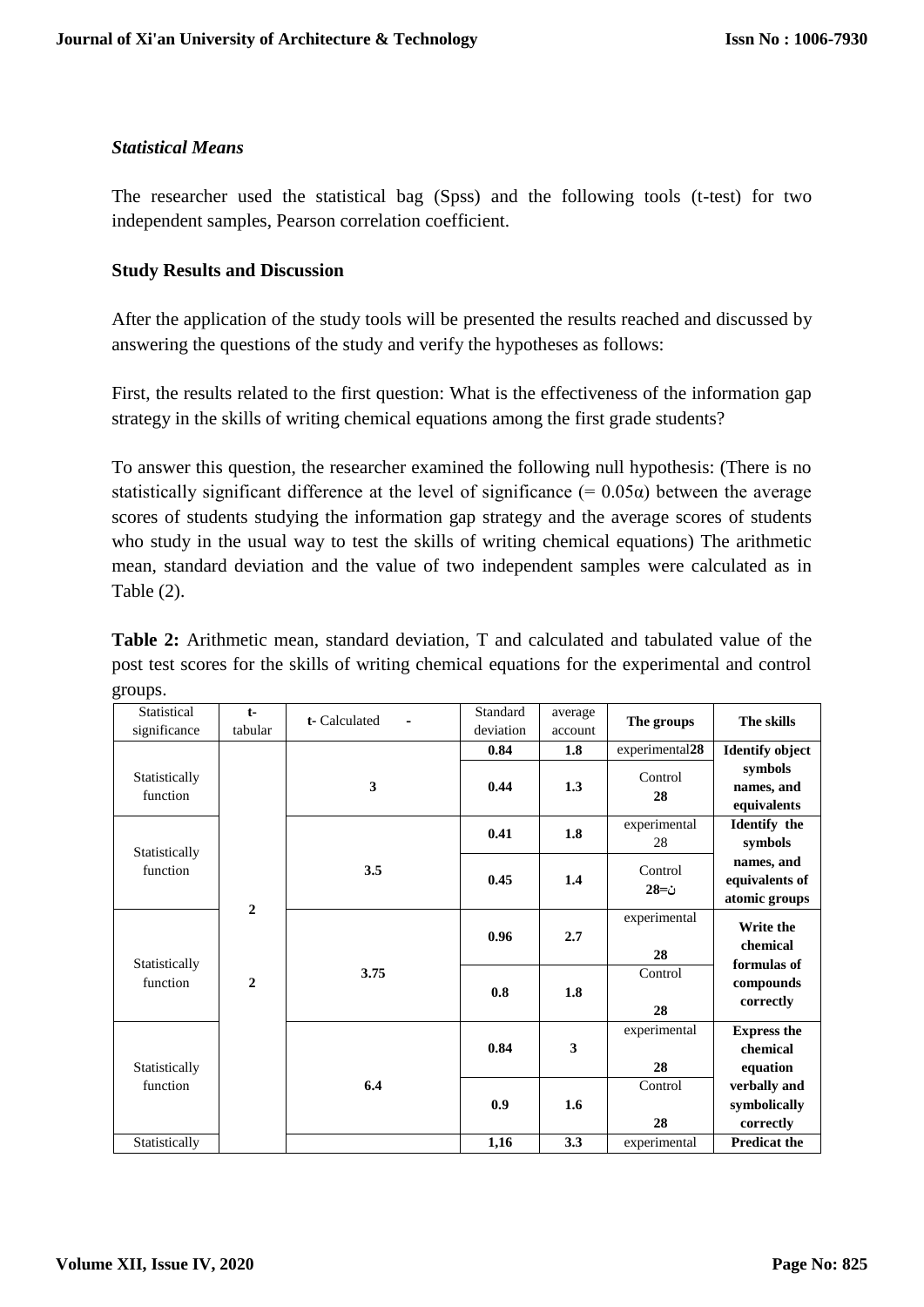| function      |                | 5.14 |      |     |              | products of the |
|---------------|----------------|------|------|-----|--------------|-----------------|
|               |                |      |      |     | 28           | chemical        |
|               |                |      |      |     |              | equation by     |
|               |                |      |      |     | Control      | identifying the |
|               |                |      | 1.02 | 1.8 |              | type of         |
|               |                |      |      |     | 28           | chemical        |
|               |                |      |      |     |              | reaction        |
|               |                |      |      |     | experimental |                 |
| Statistically |                |      | 0.79 | 2.8 |              | <b>Chemical</b> |
| function      | $\overline{2}$ |      |      |     | 28           | equation        |
|               |                | 3.93 |      |     | Control      | (balancing      |
|               |                |      | 1.35 | 1.7 | 28           | law)            |
|               |                |      |      |     |              |                 |

The above results show that the calculated T value is greater than the tabular value in all skills at the significance level

 $(= 0.05\alpha)$  This indicates that there are statistically significant differences between the mean of the experimental group and the average of the control group in the test of writing the chemical equations and for the benefit of the experimental group, thus rejecting the null hypothesis and accepting the alternative hypothesis. The experimental group attributes this to several reasons, including that the information gap strategy has been able to develop the mental abilities of students by providing an active learning environment active full of enthusiasm and fun and also encouraged cooperation and love of participation, which was born In addition, the steps of the strategy helped increase the interaction and communication between the members of the same group and with the other groups to reach the correct answer and complete the missing information. Despite this strategy, the student needs a great effort to be the focus. The educational process, but it helped to retain information for a longer time, because of the discovery of the student information himself, so the active role of the students as well as the opportunity to ask their ideas and questions without fear or shame and respect for the views of their colleagues as well To link the information led to increase their self-confidence, which increased in giving them skills and thus increase their achievement in chemistry in general.

Second: Results related to the second question: What is the effectiveness of the information gap strategy in the decision-making process for the first graders? To answer the question, the researcher examined the following zero hypothesis: (There is no statistically significant difference at the level of significance (=  $0.05\alpha$ ) between the average grades of students studying the information gap strategy and the average grades of students who study in the usual way on the decision-making scale). Standard deviation and the value of two independent samples as shown in Table (3).

**Table 3:** Arithmetic mean, standard deviation, T and calculated and tabulated values of the decision scale of the experimental and control groups

| Statistical   | t-tabul   t- Calculated | Standard   average |         | <b>The</b> | <b>The</b> |
|---------------|-------------------------|--------------------|---------|------------|------------|
| significance  |                         | deviation          | account | number     | groups     |
| Statistically | 6.3                     | 3.58               | 49      | 28         | Experimen  |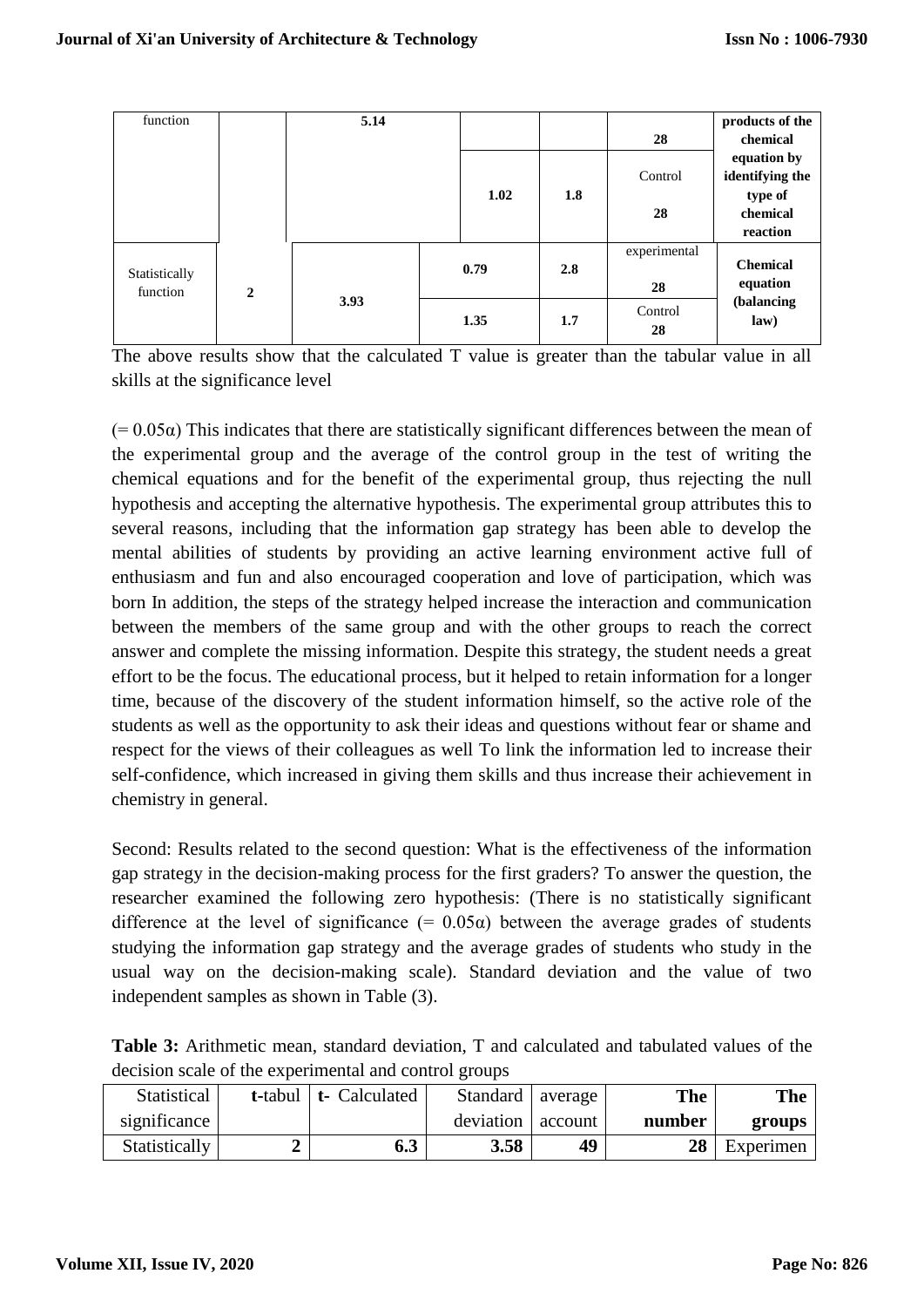| function |  |      |      |    | tal     |
|----------|--|------|------|----|---------|
|          |  |      |      |    |         |
|          |  | 4.11 | 42.5 | 28 | Control |
|          |  |      |      |    |         |

It is clear from the results presented above that the calculated value of  $T(6.3)$  is greater than the value of T (2) in the decision-making scale at the level of significance (=  $0.05\alpha$ ) This indicates that there are statistically significant differences between the mean of the experimental group and the average of the group We reject the null hypothesis and accept the alternative hypothesis. There are statistically significant differences on the mean scores of the two groups and for the experimental group because the information gap strategy is one of the effective strategies that helped students acquire communication skills and positive communication for the test. The information lost within the scope of one group and with the rest of the groups and try to take decisions appropriately and give as many explanations as possible about the problem and thus to find the optimal and appropriate solution to solve, which earns the skills necessary to continue his daily life, as it gave students the opportunity to collective participation and discover knowledge and interpretation and conclusion To generate as much ideas as possible about the problem in a free atmosphere, which raises the motivation of the students to exert more effort and awareness of the problems at hand This is consistent with the study of Taie (2012) and the study of Maliki (2013), where the results of the study showed a positive impact of some modern strategies in the ability to make decision. Recommendations: In the light of the results of the study, the researcher recommends the following:

1 - Emphasis on the use of the information gap strategy because of its positive results in acquiring the skills of writing chemical equations and decision-making.

2-Attention to the development of skills of writing chemical equations for students in the intermediate stage as it is an important basis for understanding the chemistry in this stage and subsequent academic stages, as well as to emphasize the decision-making process because it is an important process in the lives of students and must be taken care of and developed from the early stages to form a character and determine his future life .

3 - Holding training seminars for teachers in active learning strategies, including the information gap strategy.

4 - Preparation (teacher guide) includes how to apply active learning strategies in teaching chemistry with models of study plans to develop teacher efficiency

5 - Attention to teaching methods that rely on the active participation of the learner and away from traditional methods where the learner is not the focus of the educational process.

5. Proposals: The researcher proposes the following:

1. Conducting a similar study to know the effectiveness of the information gap strategy in other variables (such as trends, development of types of thinking, and tendencies).

2. Conduct a similar study on other educational stages (junior high, university), and other subjects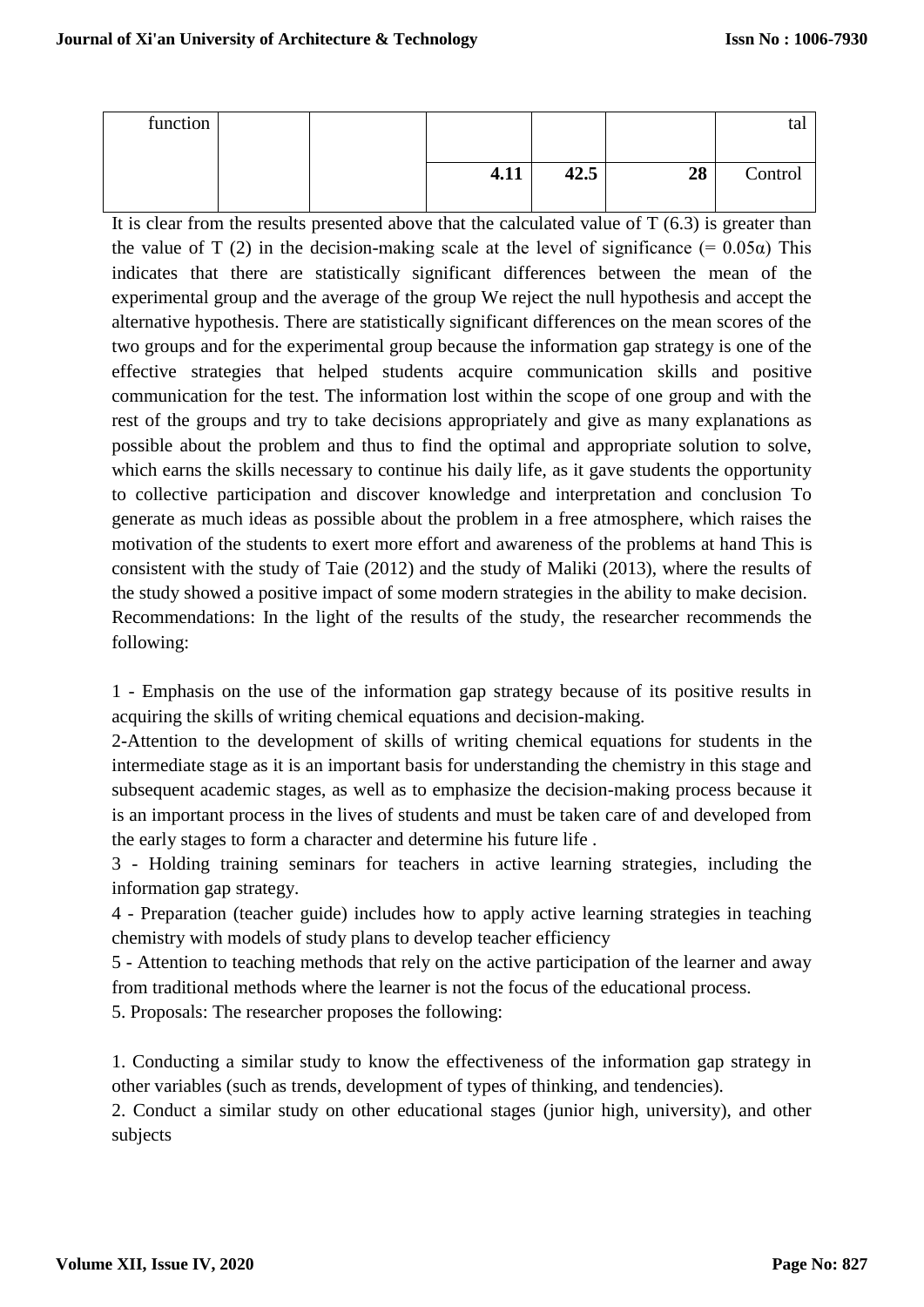3 - Design programs based on active learning strategies, including information gap strategies) to train teachers

4. Conduct a comparative study between the information gap strategy and other active learning strategies in teaching chemistry in the development of chemical equation writing skills.

#### **SOURCES**

- Abu Khater, Doaa. (2014). The effectiveness of a blog that employs Jigsaw in the development of computer concepts and decision-making skills of the 11th grade students in Gaza (unpublished master thesis), Islamic University, Gaza. Vol 5 ( 27 ) ; pp 242 - 257
- Abu Scorer, Sumaya. (2008). The Effect of Active Learning Method on Fouorth Grade Students' Achievement of Some Scientific Concepts in Science and Their Attitudes towards Science in Gaza Governorate (Unpublished Master Thesis), Al-Azhar University, Gaza. Vol 8 ( 37 ) ; pp 152 - 174
- Mambo Saidi, Abdullah bin Khamis, and Al-Hosani, Huda bint Ali. (2016). Active Learning Strategies 180 Strategies with Examples, Amman, Jordan: Al-Masirah Publishing House. Vol 2 ( 71 ) ; pp 182 - 199
- Barhoum, Khamis Juma. (2013). The Effect of Using Six Thinking Hats Strategies in Developing Creative Thinking and Technology Decision Making Skills for Tenth Grade Students, Unpublished Master Thesis, Faculty of Education, Islamic University, Gaza. Vol 6 ( 24 ) ; pp 184 - 186
- Baccouche, Mohieddine, Bebesu, Nouri, Yasser Houria, and Karoush, Nabil Shih (2003). Principles of General Chemistry, 2nd Floor, Tripoli: GA Company for Scientific Publishing Vol 7 ( 33 ) ; pp 96 - 103
- Juma, Ali Abdul Rahman, and Murad, Abdul Sattar Ahmed (2006). A comparative study between two models for teaching chemical equations in the achievement of the second intermediate students, Al-Fath Journal, Vol 3 (26) ; pp 225 - 236
- Saadah, Jawdat, Akl, Fawaz and Zamil, Majdi and Shateh, Jamil and Abu Arqoub, Huda (2006). Active Learning between Theory and Practice, 1st Floor, Amman: Al-Shorouk Publishing House Vol 1 ( 27 ) ; pp 128 - 136
- Hakim, Abdul Hamid (2008). The Effect of the Interaction of the Study Program with the Study Environment on the Decision Making Skills of Teachers College Students, Umm Al-Qura University, Educational Studies, Umm Al-Qura University, Vol 1 (14); pp 136 - 147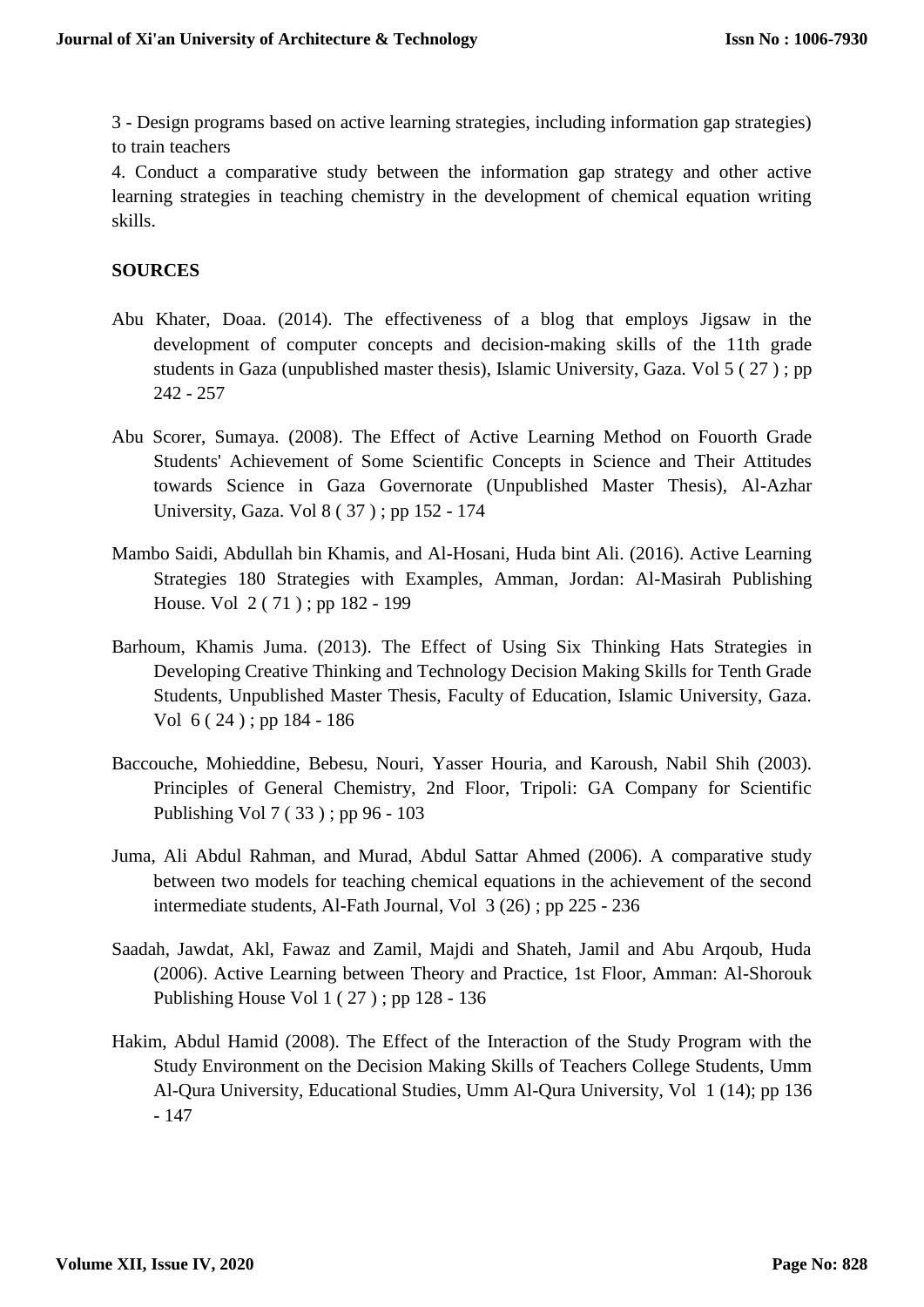- Hamdan, Ghada Mohammad. (2012). The Effectiveness of a Computerized Program for the Development of Chemical Equation Writing Skills and its Computational Applications among Eleventh Grade Students in Gaza, and their Attitudes Towards Chemistry, Unpublished Master Thesis, Al-Azhar University, Gaza Vol 6 ( 28 ) ; pp 163 - 173
- Khalil, Hussam. (2005). Comprehensive Chemistry Encyclopedia, Part II, Amman, Jordan: Dar Osama for Publishing and Distribution Vol 5 ( 83 ) ; pp 117 - 124
- Rizwan, Sanaa (2012). The Effect of Thinking Hats Strategy in Developing Scientific Concepts and Decision-Making Skills for Eighth Grade Students in Gaza, Unpublished Master Thesis, Islamic University, Gaza, Palestine Vol 8 ( 13 ) ; pp 125 - 135
- Zaidi, Fatima. (2010). The Effect of Active Learning on the Development of Innovative Thinking and Academic Achievement in Science for Third Grade Students in Makkah Government Schools, Unpublished Master Thesis, Umm Al-Qura University, Saudi Arabia. Vol 1 ( 45 ); pp 245 - 248
- Zu'bi, Abdullah Salem. (2017). The Effect of Teaching Chemistry Using a Strategy (Think, Write, Pair, Participate) to Improve Understanding of Tenth Grade Students of Chemical Equations and Develop Their Motivation for Classroom Duties Vol 6 ( 36 ) ; pp 214 - 225
- Sultan, Salah Mustafa (2003). General Chemistry, Saudi Arabia, Riyadh: Obeikan Library Vol 1 ( 31 ) ; pp 126 - 147
- Blond, Fatima Alian. (2017). , The impact of the use of two strategies for active learning in the development of life skills in science among students of the sixth grade in Gaza, an unpublished master thesis, Islamic University, Gaza. Vol 6 ( 24 ); pp 126- 136
- Shammari, Mashi bin Mohammed. (2011). 101 Strategy in Active Learning, 1st Floor, Saudi Arabia: Ministry of Education Press, Saudi Arabia. Vol 1 ( 32 ) ; pp 162 - 176
- Sadeq, Munir. (2008). Interaction between Thinking Maps and Mental Growth in Science Achievement, Innovative Thinking and Decision Making for Third Grade Preparatory Students, Journal of Scientific Education, Vol 11(2), pp 69-140
- The Dependencies, Rana. (2012). The Effect of Using Some Active Learning Strategies in Developing Mathematical Problem Solving Skills for Fourth Grade Students in Gaza Governorate, Unpublished Master Thesis, Al-Azhar University, Palestine Vol 5 ( 25 ) ; pp 134 - 147
- Abdulkarim, Munther Mubdar. (2009). The Effectiveness of Brainstorming in the Development of Creative Thinking among Fifth Grade Students in Chemistry, Al-Fath Journal, Vol 3 (43) ; pp214 [ 214